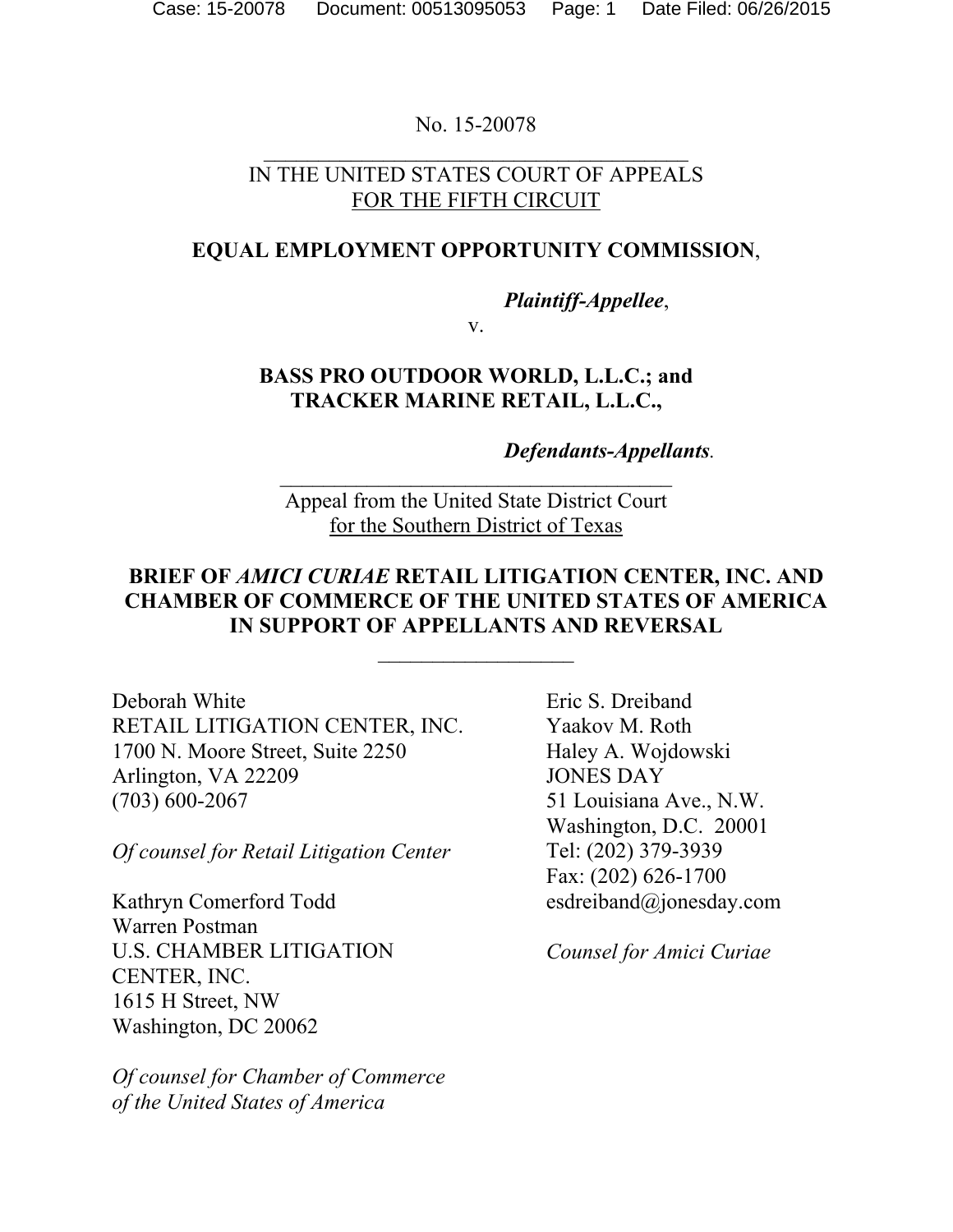### **SUPPLEMENTAL CERTIFICATE OF INTERESTED PERSONS**  No. 15-20078 *EEOC v. Bass Pro Outdoor World, L.L.C. et al.*

 The undersigned counsel of record certifies that, in addition to the persons and entities identified in the Appellants' Certificate, the following listed persons and entities as described in the fourth sentence of Rule 28.2.1 of the Rules of this Court have an interest in the outcome of this case. These representations are made so that the judges of this court may evaluate possible disqualification or recusal.

### Amici Curiae

- 1. Retail Litigation Center, Inc., has no parent corporations, and no publicly held company has any ownership interest therein.
- 2. Chamber of Commerce of the United States of America has no parent corporations, and no publicly held company has any ownership interest therein.

- 1. Eric S. Dreiband Yaakov M. Roth Haley A. Wojdowski JONES DAY 51 Louisiana Ave., N.W. Washington, D.C. 20001
- 2. Deborah White RETAIL LITIGATION CENTER, INC. 1700 N. Moore Street, Suite 2250 Arlington, VA 22209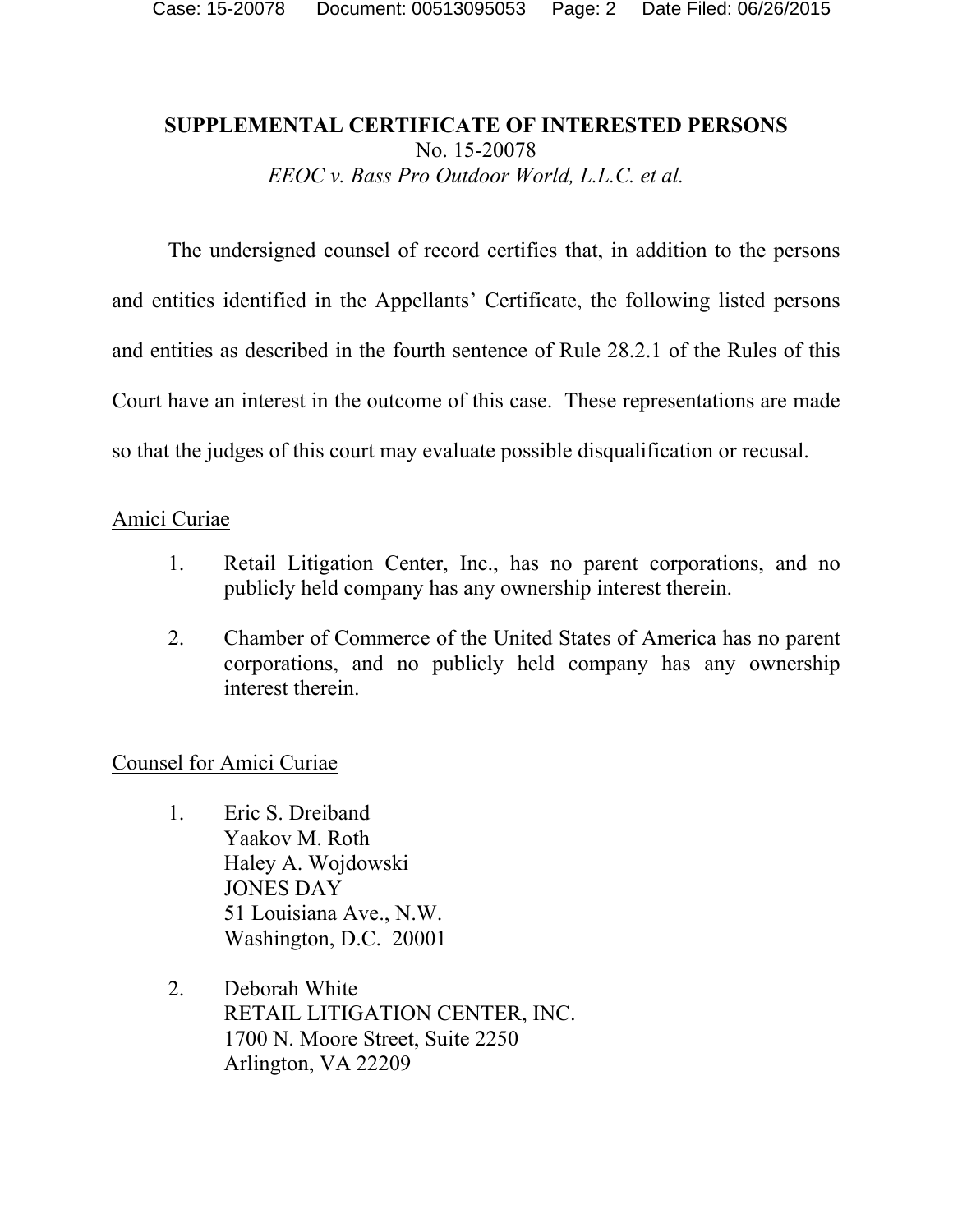3. Kathryn Comerford Todd Warren Postman U.S. CHAMBER LITIGATION CENTER, INC. 1615 H Street, NW Washington, DC 20062

> /s/ Eric S. Dreiband Eric S. Dreiband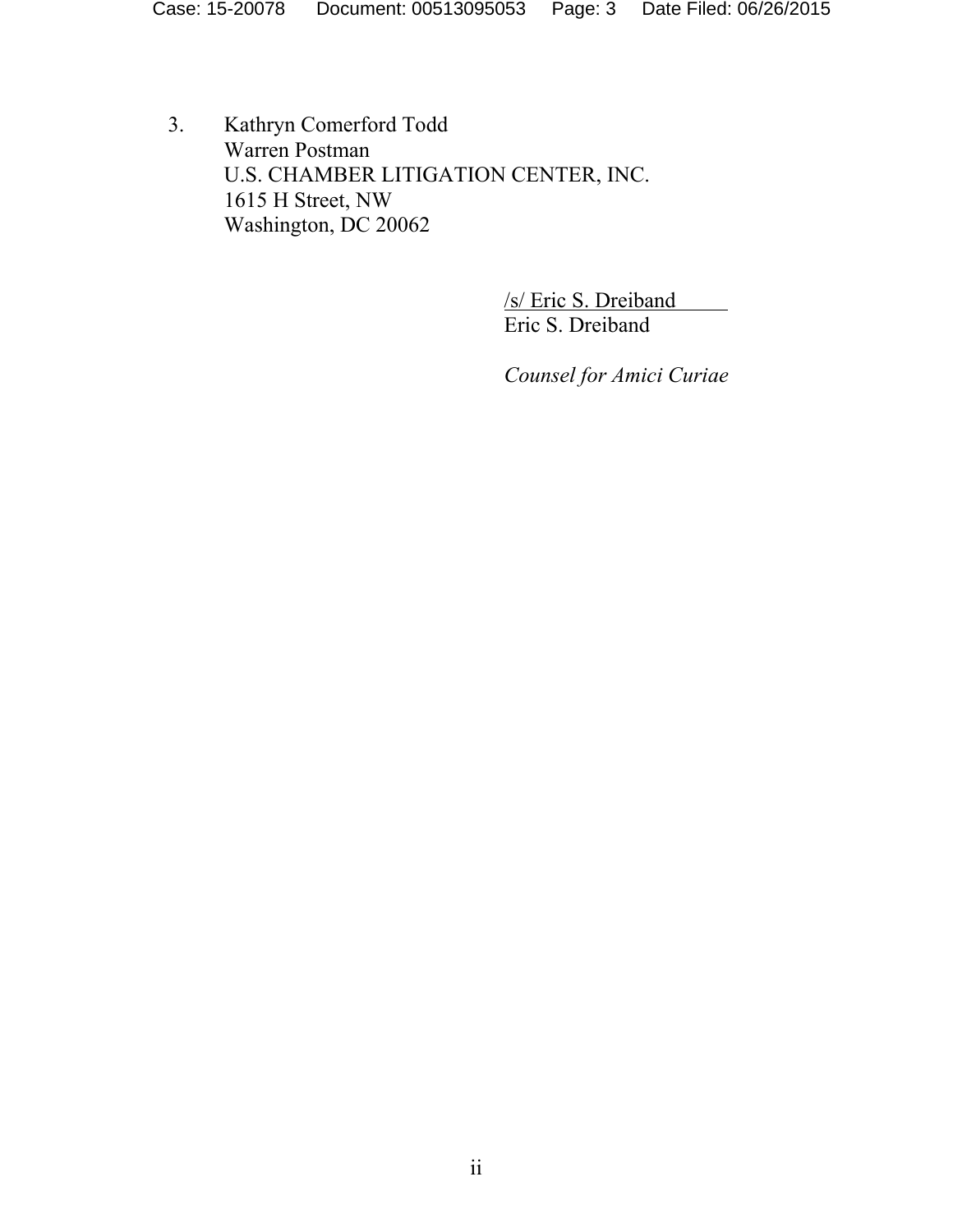# **TABLE OF CONTENTS**

# **Page**

| $\mathbf{I}$ . | EEOC CANNOT INVOKE THE TEAMSTERS FRAMEWORK TO                                                                                                                                                |     |
|----------------|----------------------------------------------------------------------------------------------------------------------------------------------------------------------------------------------|-----|
|                | A. Allowing EEOC To Recover Money Damages Using the Teamsters                                                                                                                                |     |
|                | B. EEOC's Analogy to Private Class Actions Fails, Because Those<br>Suits Are Restricted by Rule 23 and Limited to Equitable Relief16                                                         |     |
| II.            | ALLOWING EEOC TO FILE SUIT WITHOUT INVESTIGATING,<br>IDENTIFYING, OR CONCILIATING CLAIMS OF AGGRIEVED<br>PERSONS WOULD EVISCERATE THE STATUTORY SCHEME                                       | 23  |
|                | A. Congress Required EEOC To Investigate and Conciliate Claims<br>Before Filing Lawsuits, To Facilitate Early Resolution of Disputes24                                                       |     |
|                | B. Allowing EEOC To Sue Without Investigating and Identifying the<br>Alleged Unlawful Policy or Its Victims Would Defeat the Purposes<br>of the Pre-Suit Process, and Courts Do Not Allow It | .25 |
|                |                                                                                                                                                                                              | .29 |
|                |                                                                                                                                                                                              | .30 |
|                |                                                                                                                                                                                              |     |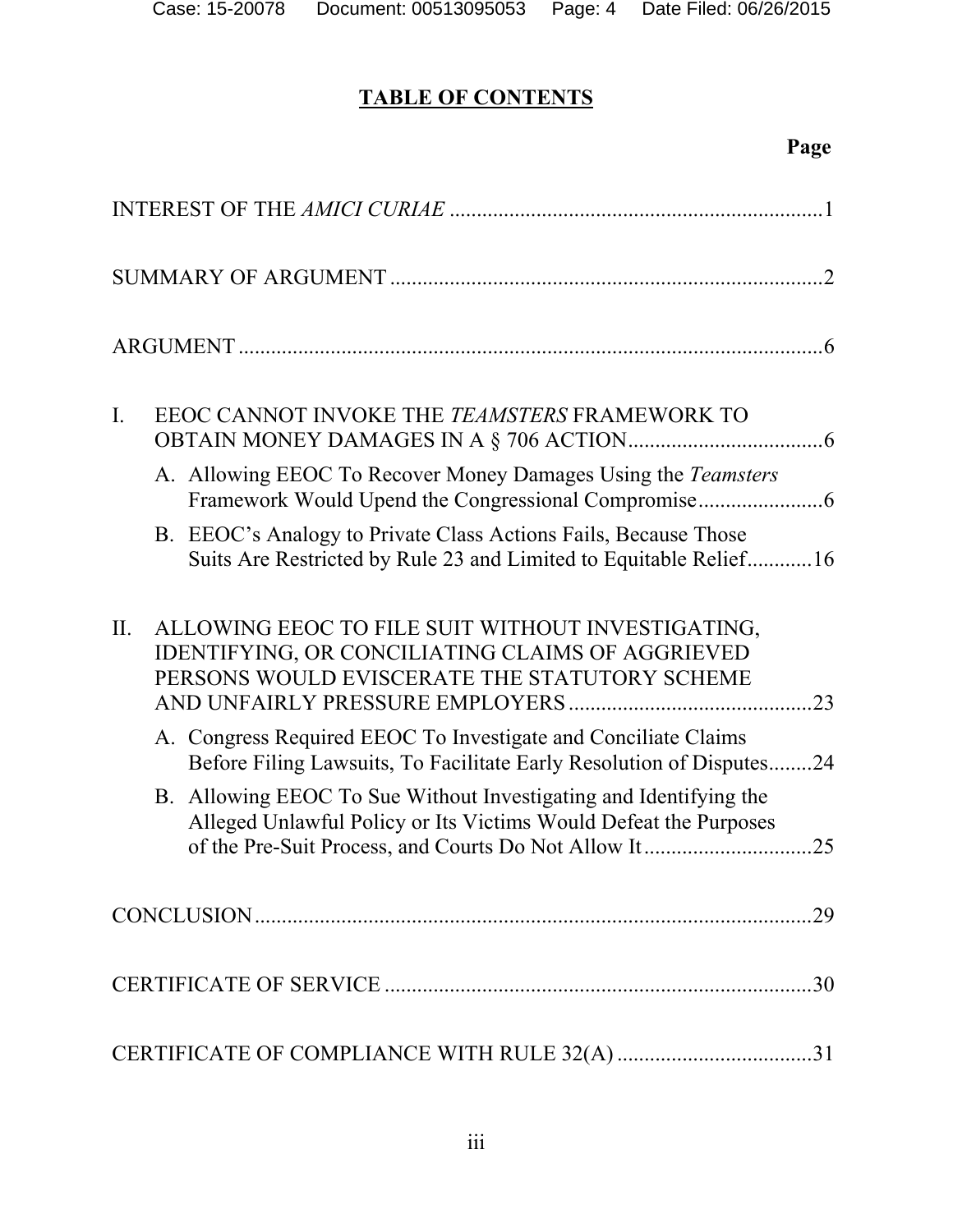|                                                | Page(s) |
|------------------------------------------------|---------|
| <b>CASES</b>                                   |         |
| Allison v. Citgo Petroleum Corp.,              |         |
| Am. Surety Co. v. Baldwin,                     |         |
| Duncan v. Walker,                              |         |
| EEOC v. Allegheny Airlines,                    |         |
| EEOC v. Bloomberg,                             |         |
| EEOC v. CRST Van Expedited, Inc.,              |         |
| EEOC v. CRST Van Expedited, Inc.,              |         |
| EEOC v. Harvey L. Walner & Assocs.,            | 28      |
| $EEOC$ v. Jillian's of Indianapolis, IN, Inc., |         |
| EEOC v. Sears,                                 |         |
| $EEOC v.$ Shell Oil Co.,                       |         |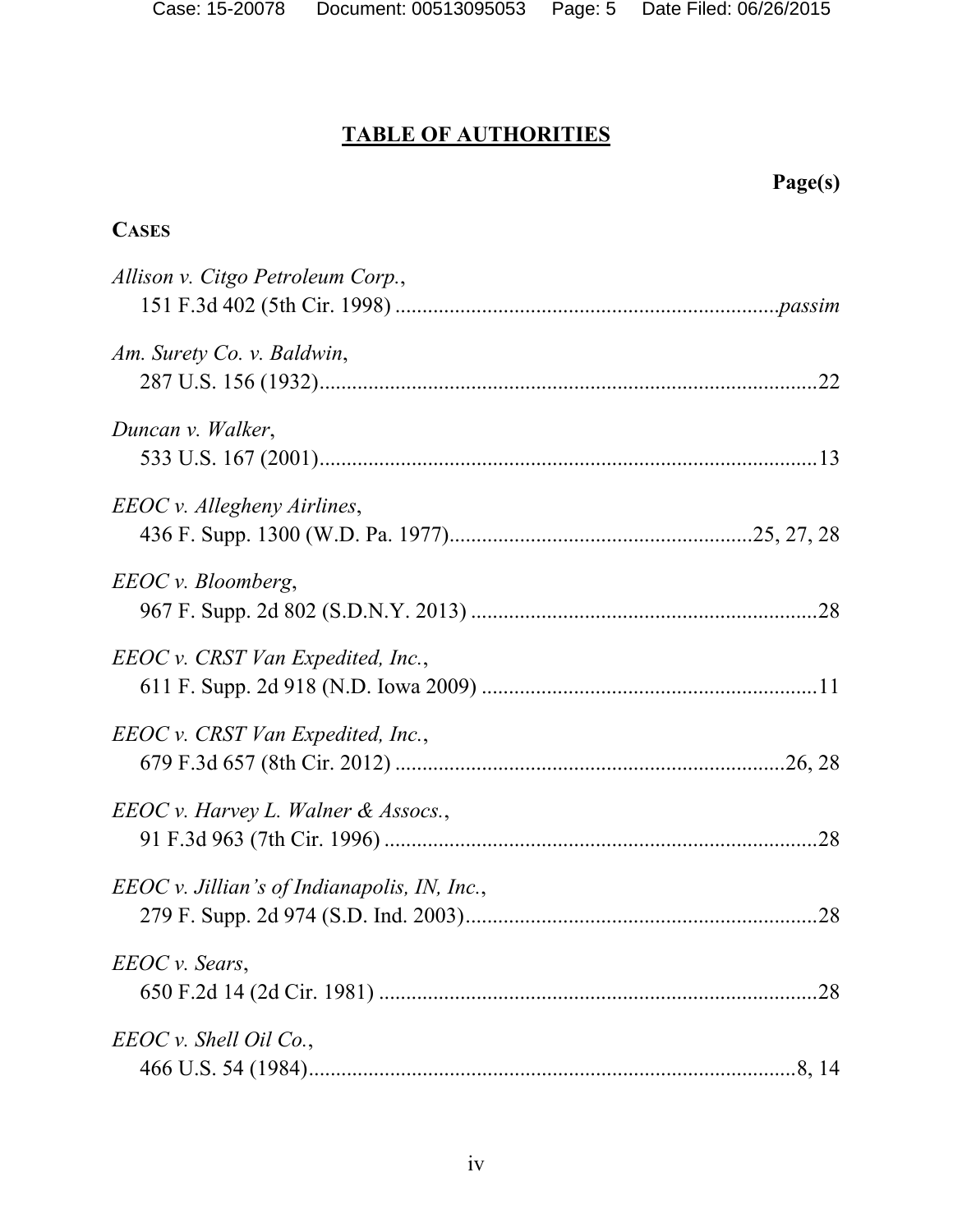# (continued)

|                                                                                                    | Page(s) |
|----------------------------------------------------------------------------------------------------|---------|
| EEOC v. Swissport Fueling, Inc.,<br>No. CV-10-02101, 2014 U.S. Dist. LEXIS 17926 (D. Ariz. Jan. 9, |         |
| Franks v. Bowman Transp. Co.,                                                                      |         |
|                                                                                                    |         |
| Gen. Tel. Co. of Nw. v. EEOC,                                                                      |         |
|                                                                                                    |         |
| Gen. Tel. Co. of Sw. v. Falcon,                                                                    |         |
|                                                                                                    |         |
| Int'l B'hood of Teamsters v. United States,                                                        |         |
|                                                                                                    |         |
| Kramer v. Bank of Am. Secs., LLC,                                                                  |         |
|                                                                                                    |         |
| Mach Mining, LLC v. EEOC,                                                                          |         |
| Mohasco Corp. v. Silver,                                                                           |         |
|                                                                                                    |         |
| Nat'l R.R. Passenger Corp. v. Nat'l Ass'n of R.R. Passengers,                                      |         |
|                                                                                                    |         |
| Occidental Life Ins. Co. of Cal. v. EEOC,                                                          |         |
|                                                                                                    |         |
| Patterson v. Am. Tobacco,                                                                          |         |
|                                                                                                    | .28     |
| Smith v. Texaco, Inc.,                                                                             |         |
|                                                                                                    |         |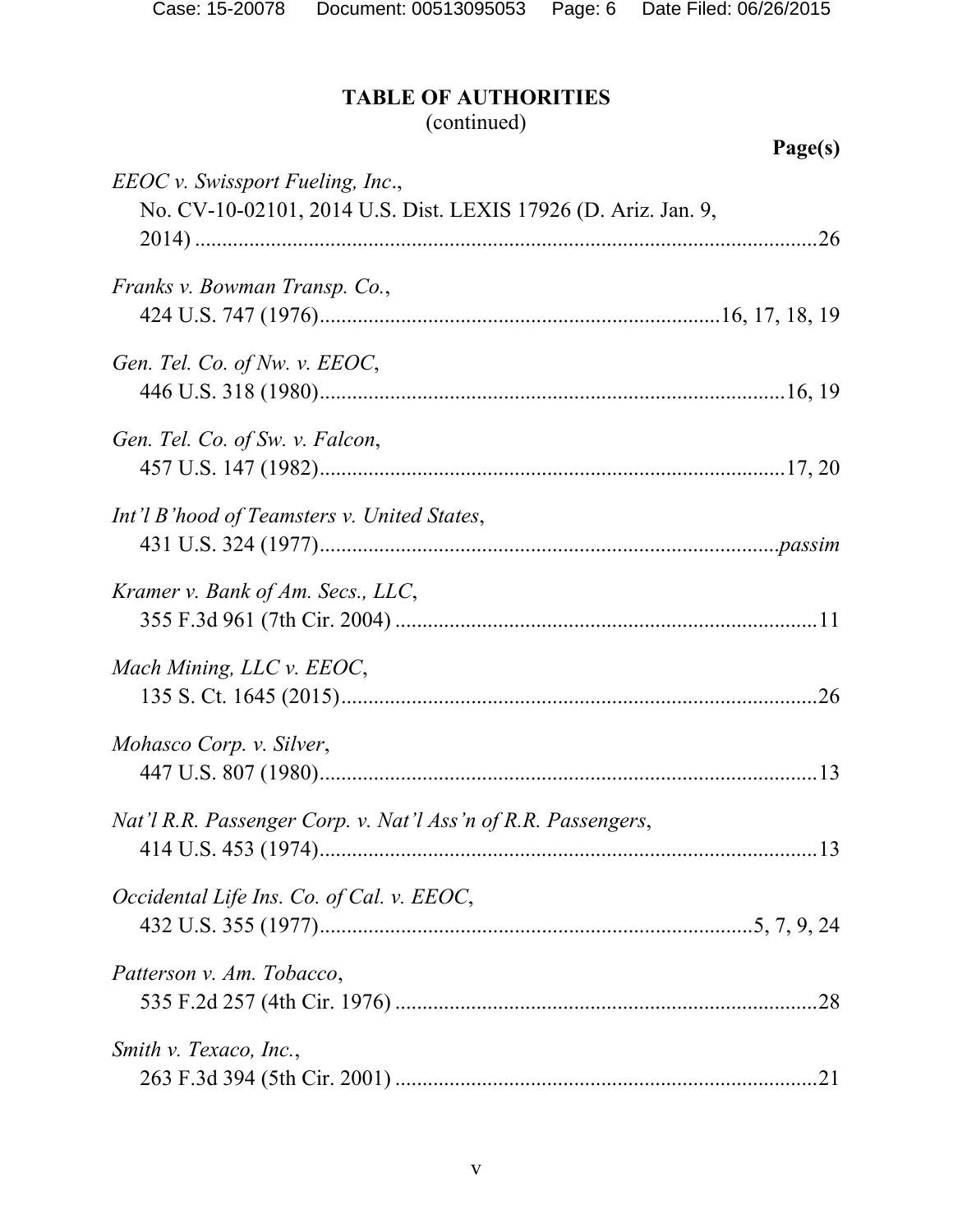# (continued)

|                                 | Page(s) |
|---------------------------------|---------|
| TRW Inc. v. Andrews,            |         |
| Wal-Mart Stores, Inc. v. Dukes, |         |
| <b>STATUTES</b>                 |         |
|                                 |         |
|                                 |         |
|                                 |         |
|                                 |         |
|                                 |         |
| <b>OTHER AUTHORITIES</b>        |         |
|                                 |         |
|                                 |         |
|                                 |         |
|                                 |         |
|                                 |         |
|                                 |         |
|                                 |         |
|                                 |         |
|                                 |         |
|                                 |         |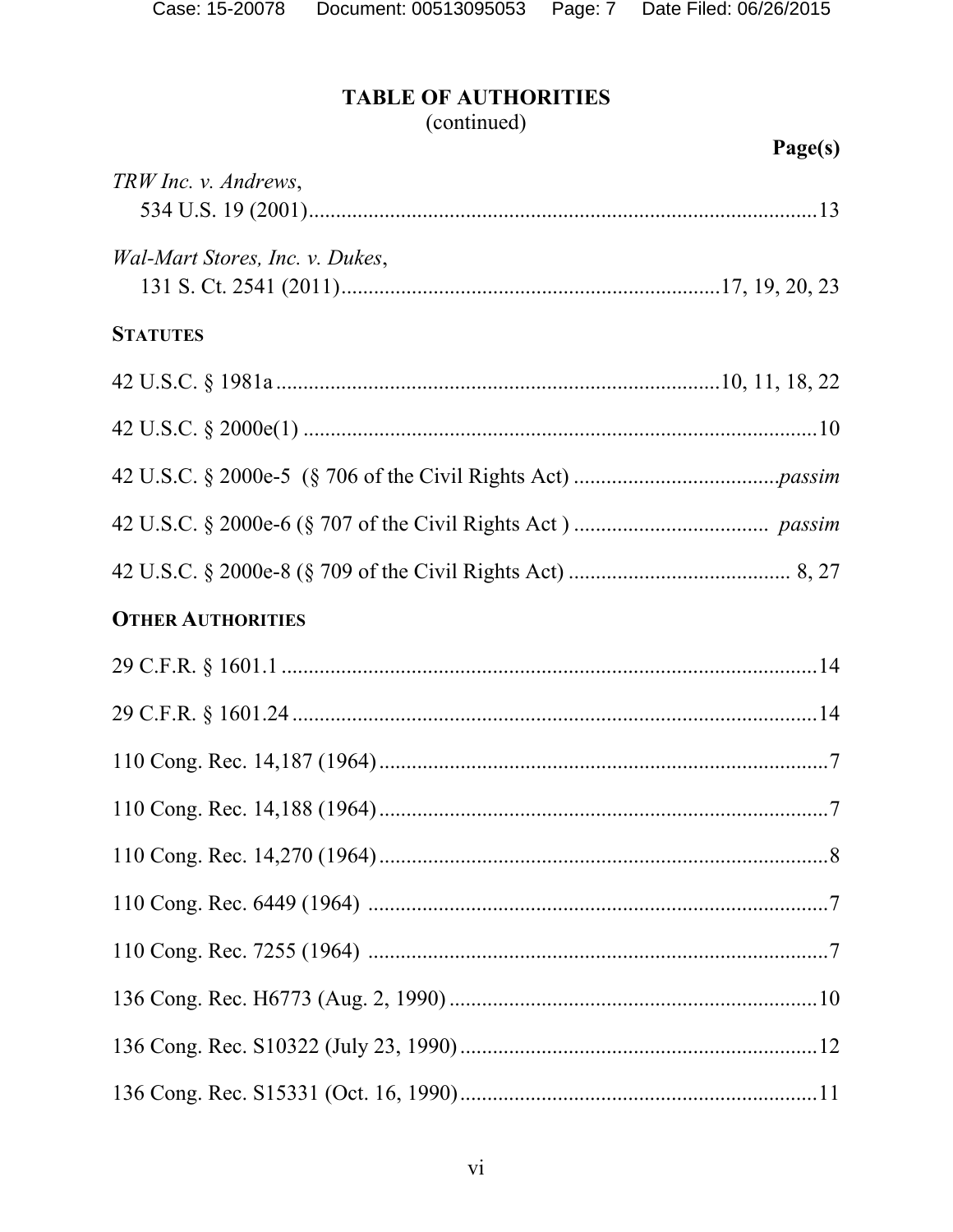# (continued)

# **Page(s)**

| Sen. Comm. on Labor & Pub. Welfare, 92d Cong., Legislative History |  |
|--------------------------------------------------------------------|--|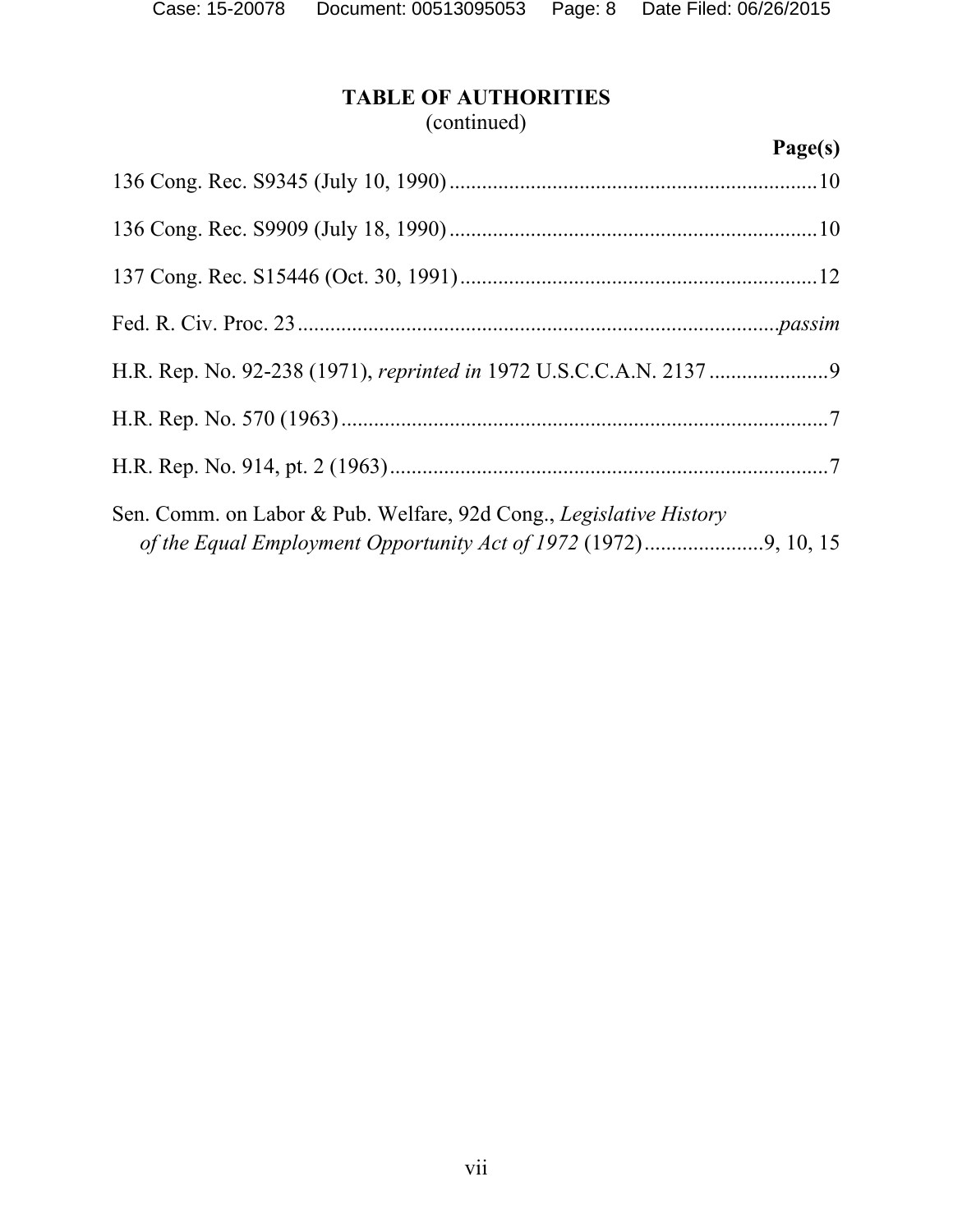Case: 15-20078 Document: 00513095053 Page: 9 Date Filed: 06/26/2015

### **INTEREST OF THE** *AMICI CURIAE***1**

The Retail Litigation Center, Inc. (RLC) is a public policy organization that identifies and engages in legal proceedings affecting the retail industry. The RLC's members include many of the country's largest and most innovative retailers. The member entities whose interests the RLC represents employ millions of people throughout the United States, provide goods and services to tens of millions more, and account for tens of billions of dollars in annual sales. The RLC seeks to provide courts with retail-industry perspectives on important legal issues, and to highlight potential industry-wide consequences of significant pending cases.

The Chamber of Commerce of the United States of America is the world's largest business federation. It represents 300,000 direct members and indirectly represents the interests of more than 3 million companies and professional organizations of every size, in every industry sector, and from every region of the country. An important function of the Chamber is to represent the interests of its members in matters before Congress, the Executive Branch, and the courts. To that end, the Chamber regularly files *amicus curiae* briefs in cases that raise issues of concern to the nation's business community.

 $\overline{a}$ 

1

<sup>1</sup> All parties have consented to the filing of this brief. No counsel for a party authored this brief in whole or in part; no counsel or party made a monetary contribution intended to fund its preparation or submission. No person other than *amici*, their members, or their counsel made a monetary contribution intended to fund the preparation or submission of the brief.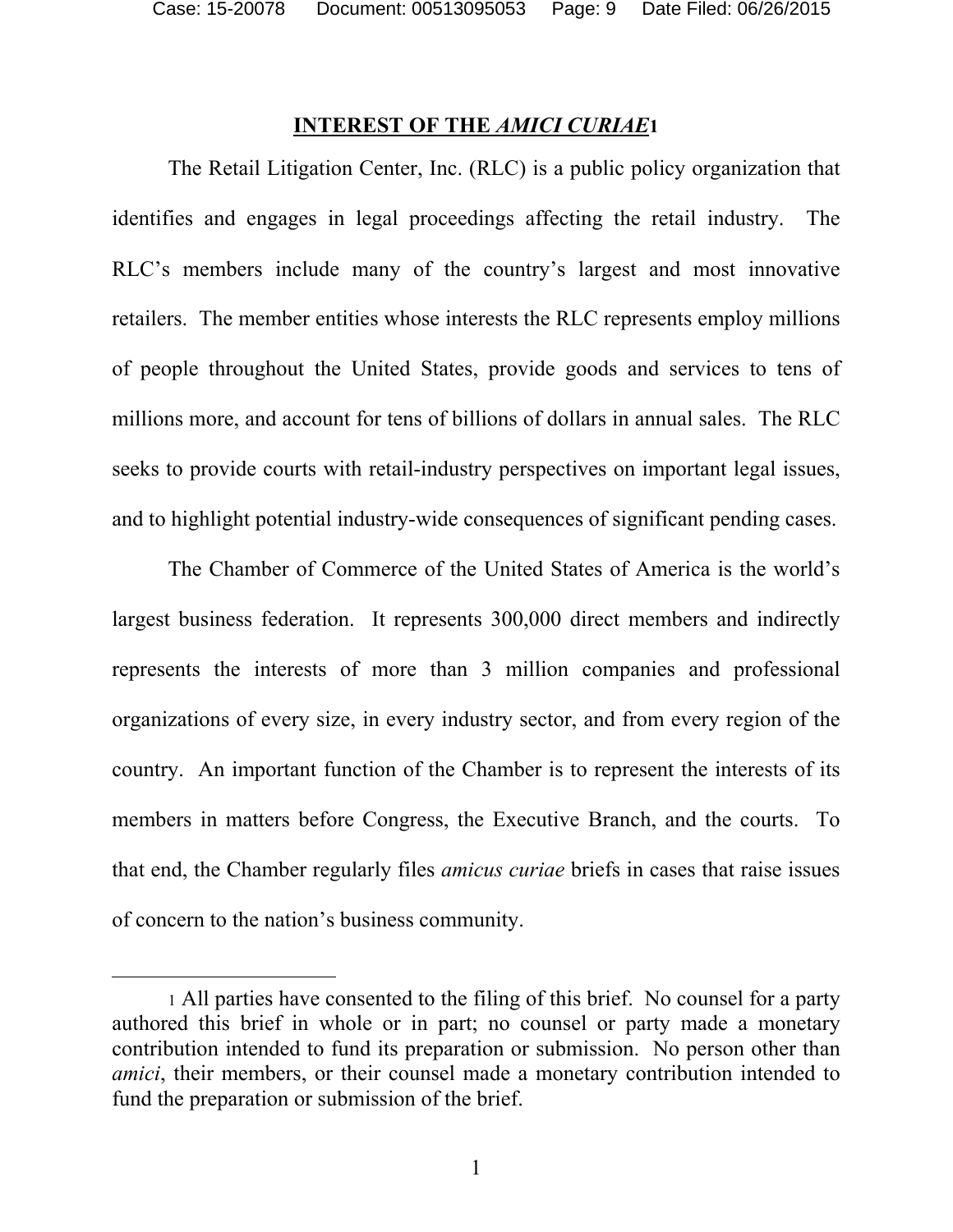#### **SUMMARY OF ARGUMENT**

 This is a case about the efforts of the Equal Employment Opportunity Commission ("EEOC") to have its cake and eat it too. Title VII is a detailed statutory scheme that carefully conditions and limits EEOC's powers, consistent with Congress's longstanding wariness about overempowering that agency. But EEOC wants to mix-and-match Title VII's provisions, to maximize its leverage over employers. Specifically, it seeks to utilize a special proof framework developed for *equitable* "pattern or practice" actions under § *707* of the Civil Rights Act of 1964 to seek *monetary relief* for individual violations under § *706* of the Act. And, to further expand its coercive powers, EEOC wants to bring these actions without ever investigating or even identifying the supposedly aggrieved particular individuals on whose behalf it purports to act.

The dangerous end result of this unauthorized restructuring of Title VII is well exemplified by this case: An alleged nationwide class action alleging tens of thousands of potential but unidentified victims, with EEOC seeking up to \$300,000 in money damages for each—and, not surprisingly, assuring the District Court that the case will *surely* settle before it comes time for the unmanageable task of identifying and trying to a jury the claims of each individual victim. That is precisely the sort of coercive, threatening power that Congress never intended to grant EEOC—and, to the contrary, repeatedly sought to prevent.

2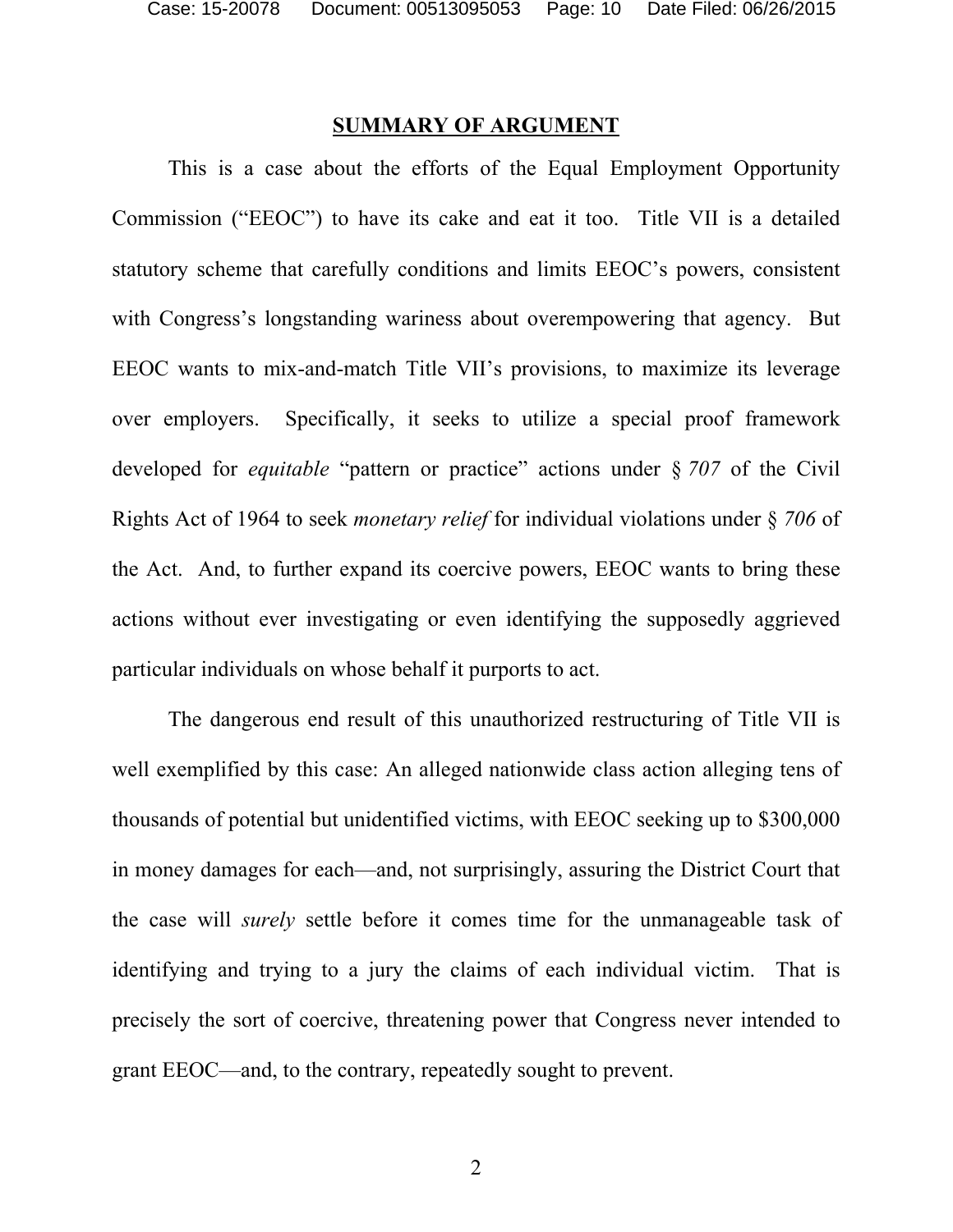**I.** Title VII authorizes EEOC to pursue two distinct claims against employers. Under § 706 of the Civil Rights Act, EEOC may sue on behalf of one or more "aggrieved" persons for violation of the statute. 42 U.S.C. § 2000e-5(f). And, under  $\S 707$  of the Act, EEOC may sue to enjoin a "pattern or practice" of discrimination. *Id.* § 2000e-6. For those pattern-or-practice claims, the Supreme Court developed a unique proof framework: Once EEOC demonstrates existence of a "regular procedure or policy" of discrimination, then an employer seeking to limit the scope of the injunctive remedy must bear the burden of *disproving* that any individual employment action was the product of that discriminatory policy. *Int'l B'hood of Teamsters v. United States*, 431 U.S. 324, 360-62 (1977).

Here, however, EEOC wants to invoke that *Teamsters* burden-shifting rule not in a pattern-or-practice suit under § 707 of the Act, but in an action that it filed under § 706 of the Act. This would help EEOC, because Congress authorized monetary relief and jury trials exclusively for § 706 cases, whereas § 707 suits trigger only equitable remedies in bench trials. But importing the § 707 proof structure into the § 706 cause of action would completely upend the congressional determination to distinguish the two claims. It would render § 707 effectively redundant. And it would empower EEOC to extort employers with the threat of a multi-million dollar judgment based on a single, abstract jury finding—a power that Congress long tried to keep *out* of EEOC's hands.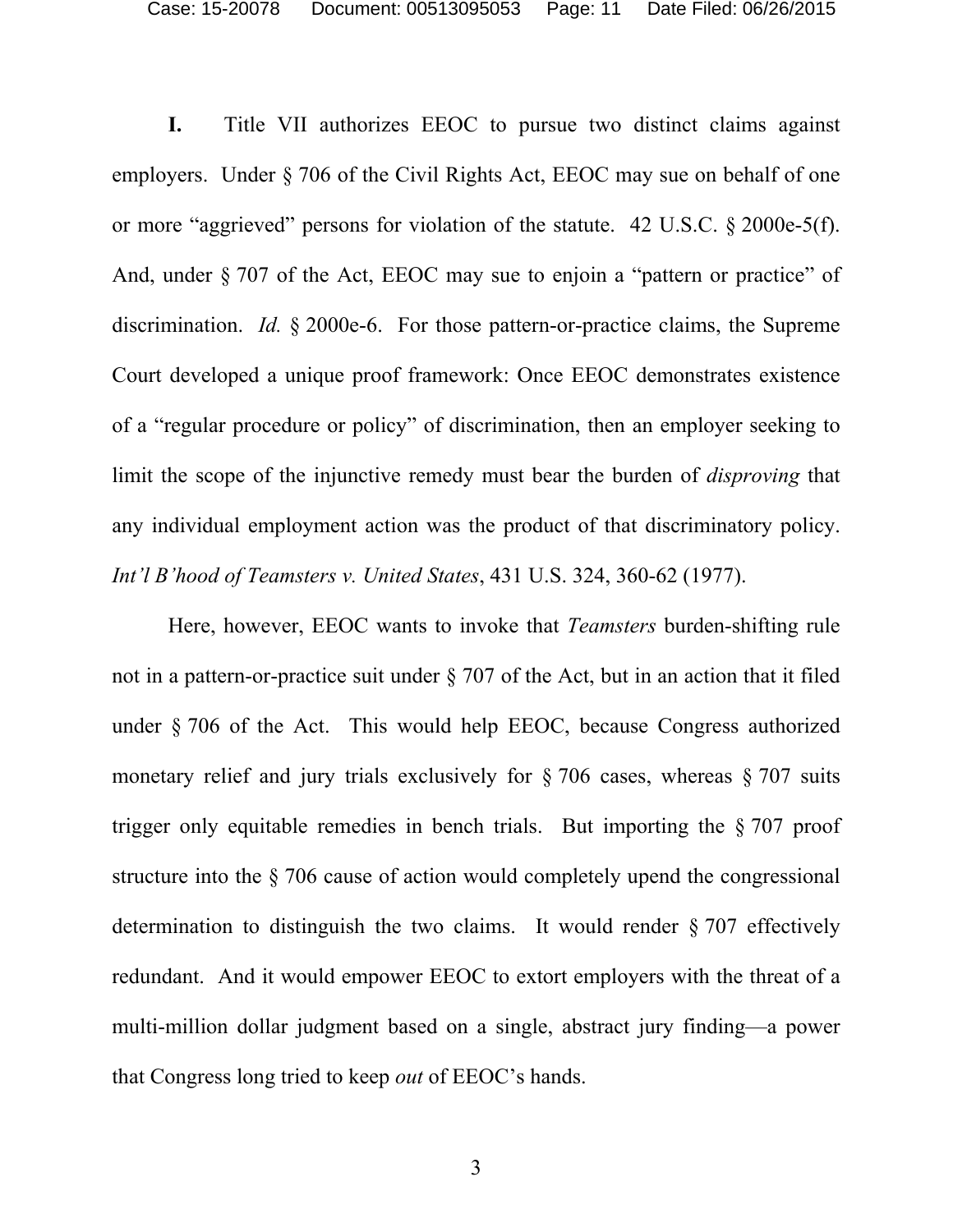EEOC's principal argument is that if private plaintiffs in class actions are entitled to use the *Teamsters* framework, then so should government enforcement agencies. But that contention glosses over the fundamental distinction between EEOC and class-action plaintiffs: The latter must comply with Federal Rule of Civil Procedure 23 to certify a class. That means private plaintiffs must show "commonality," among other things, and limit themselves to *equitable* relief, making the *Teamsters* rule at once less burdensome and less threatening. It is one thing to offer a presumption in systemic discrimination cases seeking injunctive remedies, but quite another to allow crippling monetary awards whenever a single jury finds an ill-defined "policy" of unlawful behavior. Neither Congress nor the Supreme Court has ever opened that door.

**II.** Compounding the unfairness of its countertextual attempt to mix § 707's proof structure with § 706's remedies, EEOC also wants to pursue this claim without ever investigating or identifying the actual "aggrieved" persons on whose behalf it is suing—relying instead on general statistics, with any actual, unlawful employment practices or policies to be identified (or not) in discovery. That aggressive gambit renders EEOC's pursuit of this case not just substantively deficient but also procedurally flawed. Allowing EEOC to sue first and investigate later is contrary to Title VII's plain text and Congress's clear intent.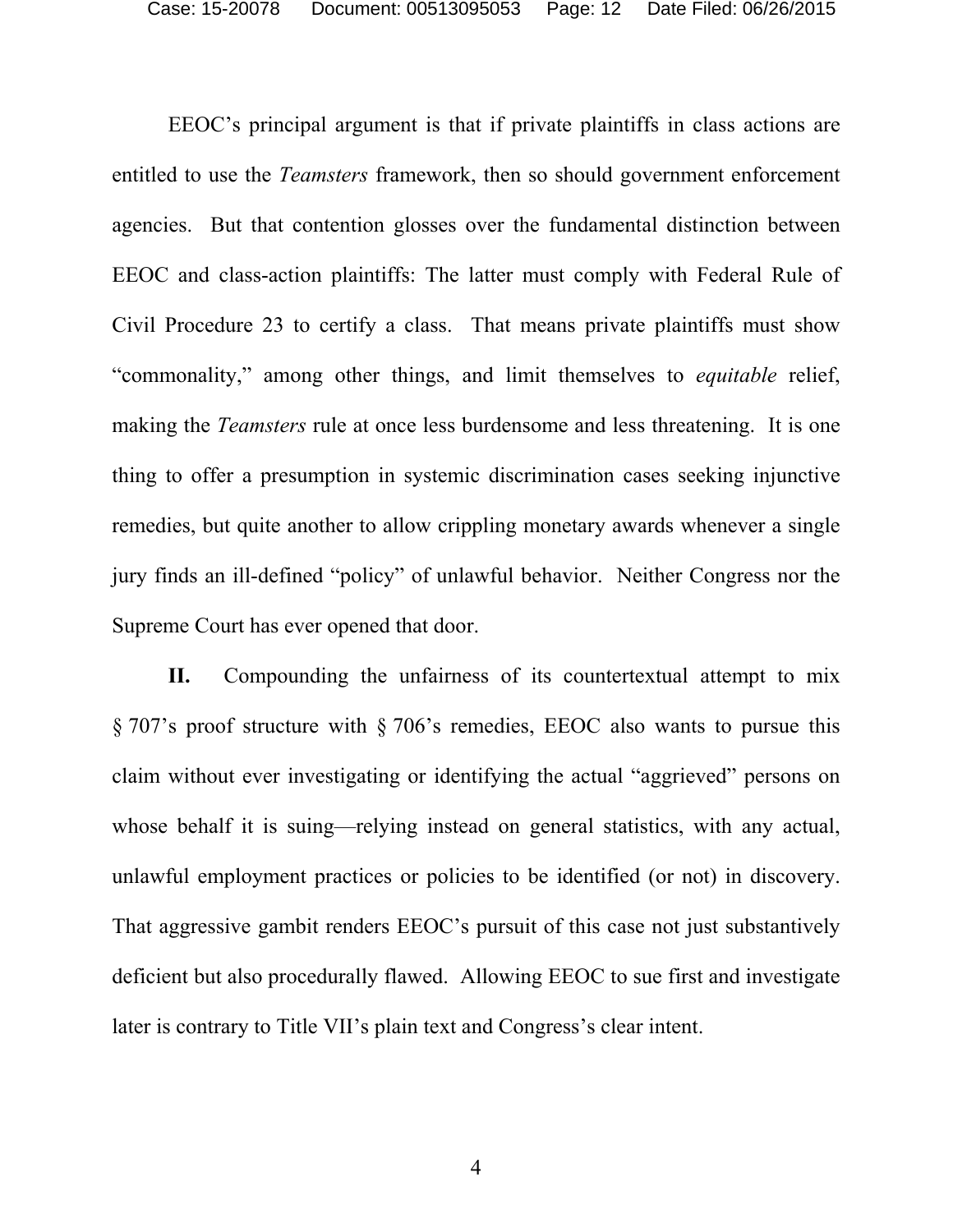Case: 15-20078 Document: 00513095053 Page: 13 Date Filed: 06/26/2015

As a check on EEOC's authority and to protect both employers and victims, Congress insisted EEOC follow an "integrated, multistep enforcement procedure" before filing suit. *Occidental Life Ins. Co. of Cal. v. EEOC*, 432 U.S. 355, 359 (1977). That process begins with a charge, requires notice to employers, a mandatory investigation, and an effort to resolve claims through "conciliation." 42 U.S.C. § 2000e-5(b). Without identifying particular unlawful employment actions, however, it is impossible to meaningfully investigate or conciliate the claims. How can anyone be expected to settle claims without knowing the number of alleged victims, who they are, or what happened to them? After all, statistics alone do not prove intentional discrimination; nor could they possibly demonstrate any individualized damages. EEOC must still necessarily identify and investigate acts of individual discrimination as a *prelude* to any lawsuit—not *after the fact*, when it is too late to achieve Title VII's preferred goal of voluntary compliance.

\* \* \*

Affirming the District Court's order below would distort the carefully calibrated statutory scheme that Congress set up, making it even easier for EEOC to coerce large settlements by threatening massive monetary liability based on alleged statistical imbalances yet without specifying any of the predicate facts. That is not the scheme Congress enacted. This Court should not approve it.

5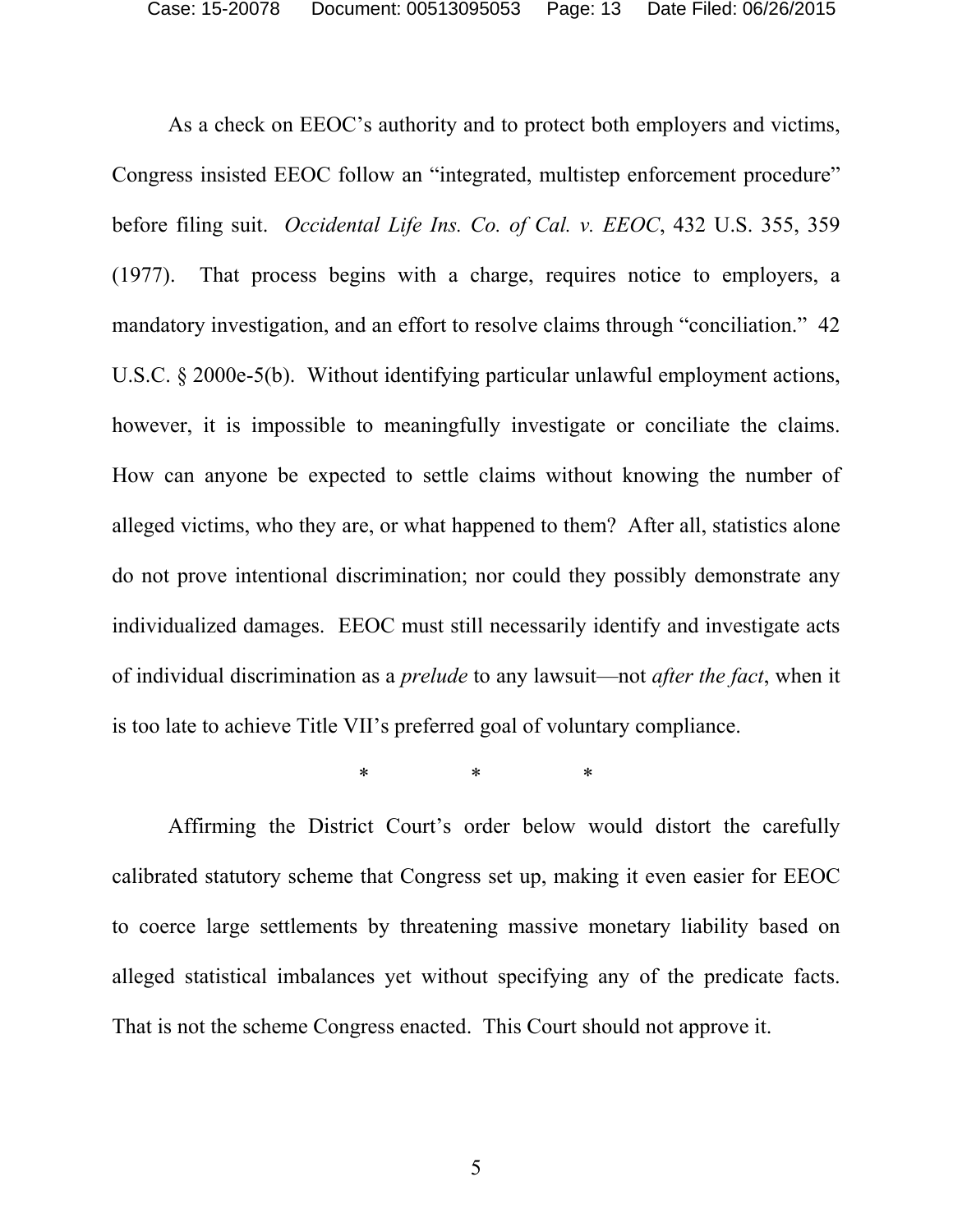#### **ARGUMENT**

### **I. EEOC CANNOT INVOKE THE** *TEAMSTERS* **FRAMEWORK TO OBTAIN MONEY DAMAGES IN A § 706 ACTION.**

EEOC seeks this Court's imprimatur on its invocation, in an action seeking compensatory and punitive damages under § 706 of the Civil Rights Act, of the unique proof structure that the Supreme Court developed for equitable pattern-or practice claims under § 707 of the Act. It should not be given. Combining the remedies that Congress provided under § 706 with the proof framework that the Supreme Court recognized under § 707 would grant EEOC a dangerous power at odds with the text, structure, history, and purpose of Title VII. In fact, no plaintiff (private or government) may use the *Teamsters* burden-shifting framework outside the purely *equitable* contexts where it developed—and for good reason.

### **A. Allowing EEOC To Recover Money Damages Using the** *Teamsters* **Framework Would Upend the Congressional Compromise.**

From its enactment, the Civil Rights Act has been a balancing act. On one hand, Congress wanted to eliminate, deter, and remedy employment discrimination. But on the other, Congress was wary of giving federal government agencies too much power to bully employers, the heart of the American economy. In the 1991 amendments to Title VII, that balance manifested itself in the decision to authorize money damages for individual suits under § 706 of the Act, but not for EEOC pattern-or-practice suits under § 707. EEOC convinced the District Court below, as a practical matter, to reject that compromise. That was error.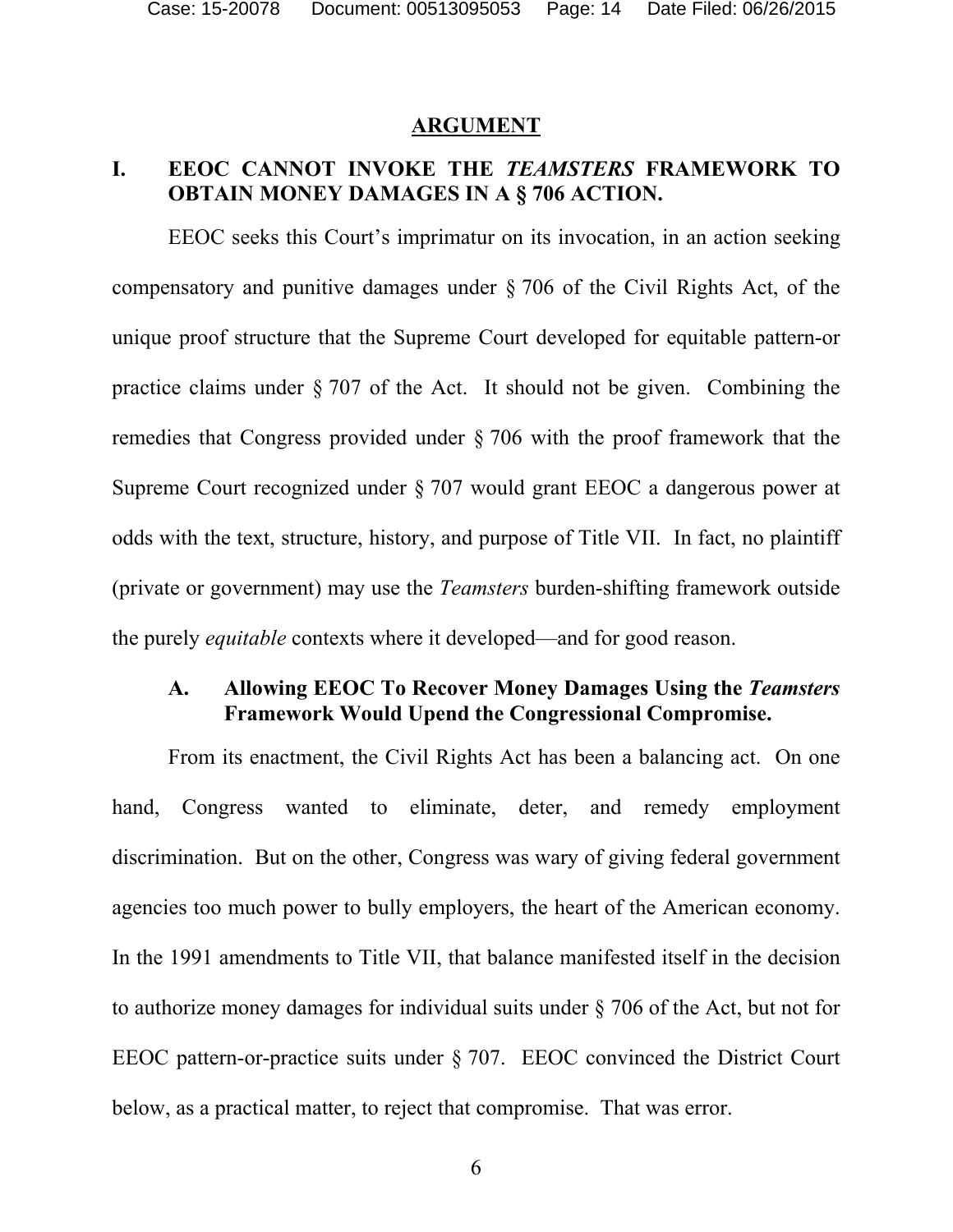**1.** From its inception, Title VII gave private individuals subjected to unlawful discrimination a cause of action to remedy that violation. *Occidental Life*, 432 U.S. at 359.Initial drafts of the 1964 Civil Rights Act also authorized public enforcement by granting EEOC so-called "cease-and-desist" authority to hold hearings and issue its own orders, like the NLRB. *See* H.R. Rep. No. 570, at 9-10 (1963). When that approach drew significant criticism from Members of Congress concerned that such a scheme would force employers to "bear the burden of proving [their] freedom from guilt," *id.* at 15, the Act's proponents suggested allowing EEOC to file lawsuits, giving employers "a fairer forum," H.R. Rep. No. 914, Pt. 2, at 29 (1963). But even that proposal was criticized as allowing EEOC to engage in "fishing expeditions," 110 Cong. Rec. 6449 (1964) (Sen. Dirksen), and otherwise to harass and threaten employers, *id.* at 7255 (1964) (Sen. Ervin).

Ultimately, Congress "limited [EEOC's] function to investigation of employment discrimination charges and informal methods of conciliation and persuasion"; only the charging party or the Attorney General could sue, not EEOC. *Occidental Life*, 432 U.S. at 358-59. As Senator Humphrey explained in an effort to win over skeptical colleagues, "[t]he Commission can only investigate. The Commission can only persuade, conciliate, mediate." 110 Cong. Rec. 14,187. Congress enacted the statute only after assurances that EEOC would not "carry a club," but only "the art of persuasion." *Id.* at 14,188.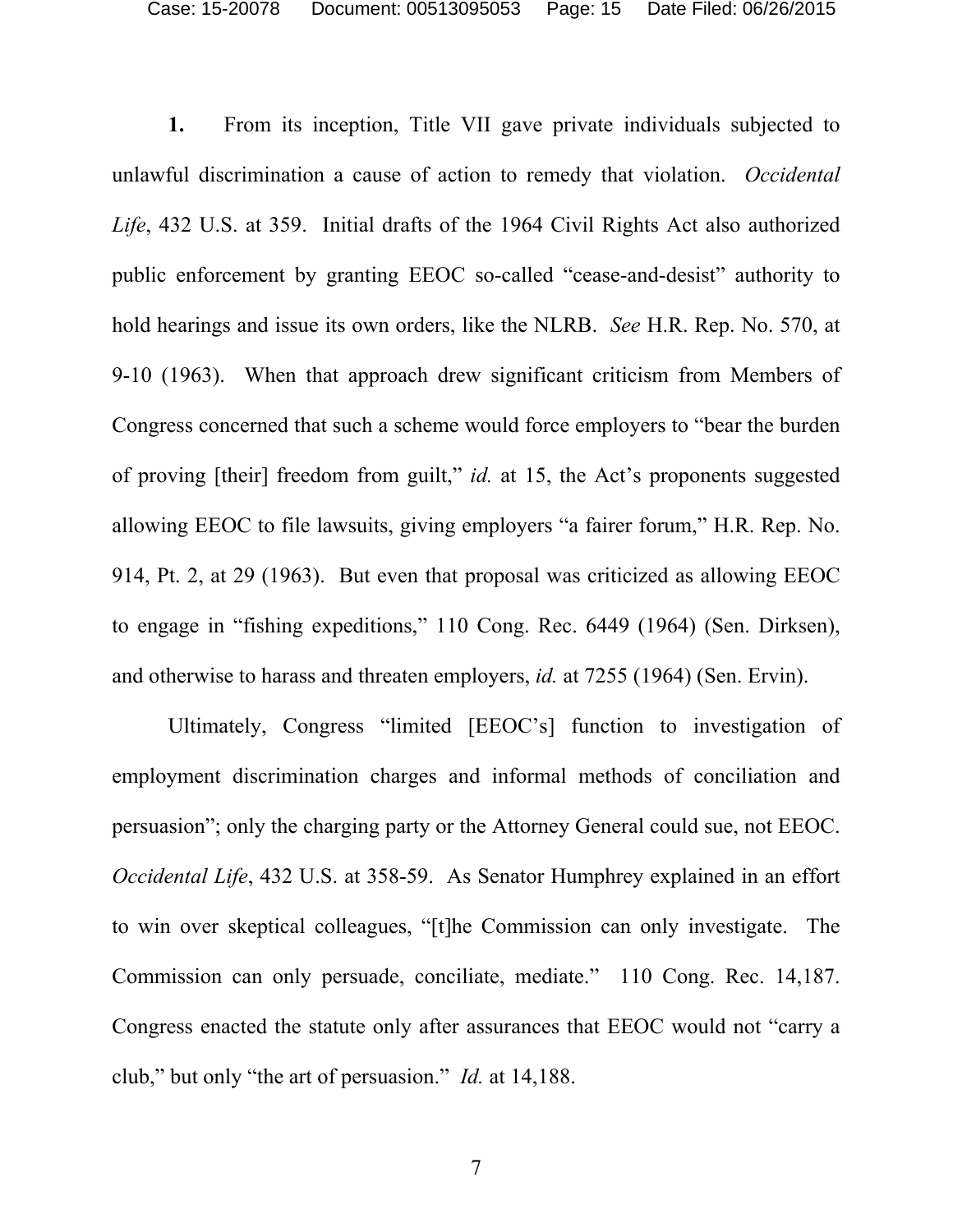Moreover, EEOC could not (and still cannot) investigate employers on a whim; "unlike other federal agencies that possess plenary authority to demand to see records relevant to matters within their jurisdiction, the EEOC is entitled to access only to evidence 'relevant to the charge under investigation,'" thus tying the agency's investigative authority to the specific charge filed with the agency. *EEOC v. Shell Oil Co.*, 466 U.S. 54, 64 (1984) (quoting 42 U.S.C. § 2000e-8(a)). That was "not accidental," but rather consistent with Congress's desire to prevent EEOC from "exercising unconstrained … authority." *Id.* at 64-65.

Section 707 of the 1964 Act did authorize the *Attorney General* to sue to remedy a "pattern or practice" of discrimination. That is, if employers "repeatedly and regularly engaged in acts prohibited by the statute," the Attorney General could ask a court could enjoin them. 110 Cong. Rec. 14,270 (Sen. Humphrey). In *Teamsters*, the Supreme Court construed § 707 as requiring the government to prove "that unlawful discrimination has been a regular procedure or policy followed by an employer." 431 U.S. at 360. Upon such a finding, the court may issue "an injunctive order against continuation of the discriminatory practice." *Id.* at 361. If the government also seeks "individual" equitable relief for victims, the burden is on the *employer* to prove that each person was "denied an employment opportunity for lawful reasons." *Id.* at 361-62. That pattern-or-practice framework is known as the *Teamsters* model.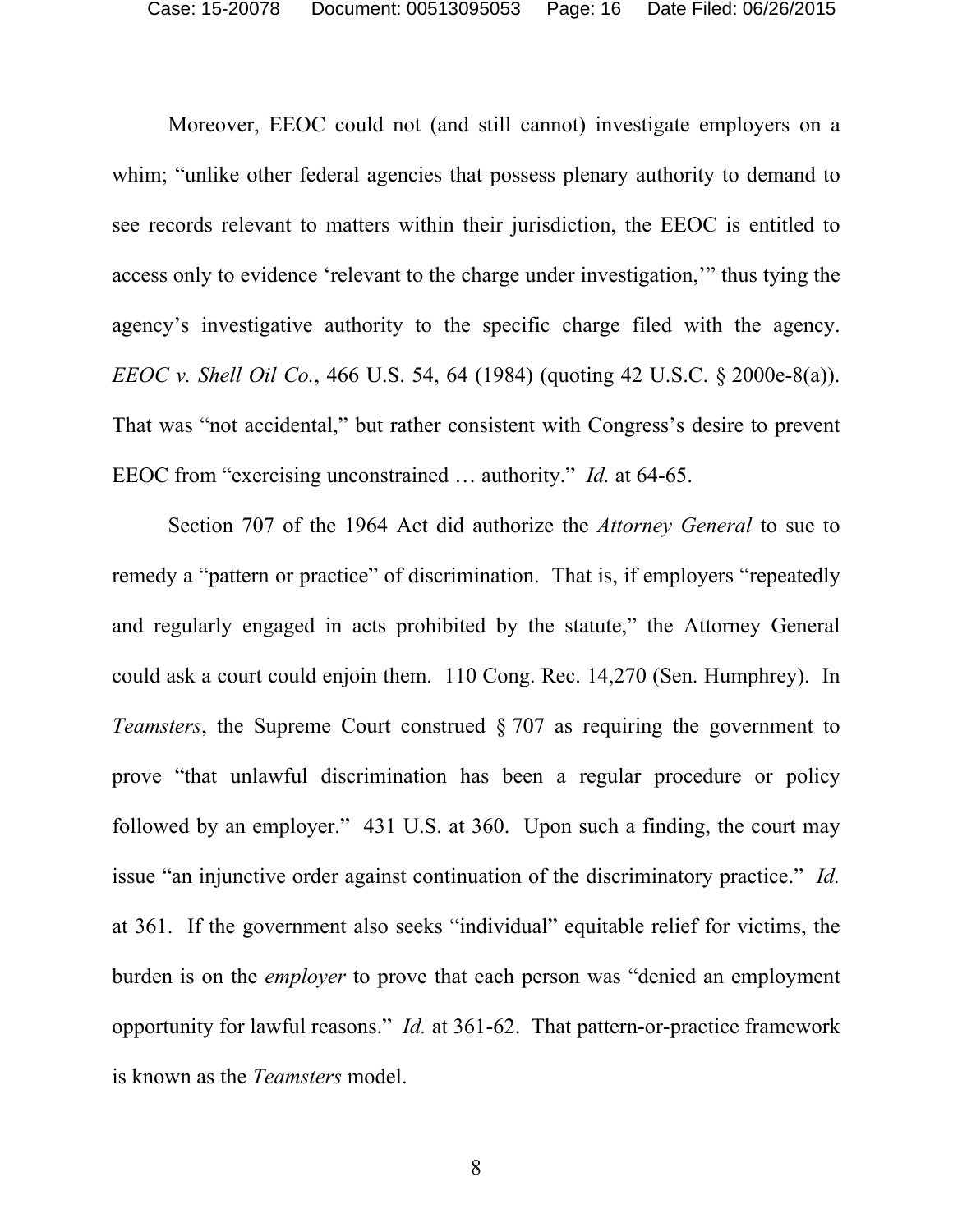Case: 15-20078 Document: 00513095053 Page: 17 Date Filed: 06/26/2015

**2.** When Congress amended Title VII in 1972, it again rejected a campaign to grant cease-and-desist authority to EEOC, but did authorize it to sue under § 706 for violations of the Act as well as to bring pattern-or-practice lawsuits under § 707, in lieu of the Attorney General. *See Occidental Life*, 432 U.S. at 359- 65; 42 U.S.C. § 2000e-6(c). Those powers, however, were subject to numerous constraints. Among other things, Congress required that EEOC abide by § 706's "integrated, multistep enforcement procedure" before filing suit. 432 U.S. at 359; *see also infra*, Part II.

Congress also provided only for *equitable* relief. 42 U.S.C. § 2000e-5(g)(1). That includes backpay, *id.*, but Congress imposed a two-year statute of limitations on that form of relief because it recognized the dangers of allowing EEOC to seek "enormous monetary penalties," particularly in "pattern or practice suits" that "can extend back to 1965." H.R. Rep. No. 92-238, at 66 (1971), *reprinted in* 1972 U.S.C.C.A.N. 2137, 2175; *see also* Sen. Comm. on Labor & Pub. Welfare, 92d Cong., *Legislative History of the Equal Employment Opportunity Act of 1972*, at 189 (1972) (Rep. Dent) (unlimited backpay "appear[s] onerous to a majority"). As one Member explained, sounding a common theme, that limit was necessary "to preclude the threat of enormous backpay liability which could be utilized to coerce employers … into surrendering their fundamental rights to a fair hearing and due process." *Id.* at 249 (Rep. Erlenborn).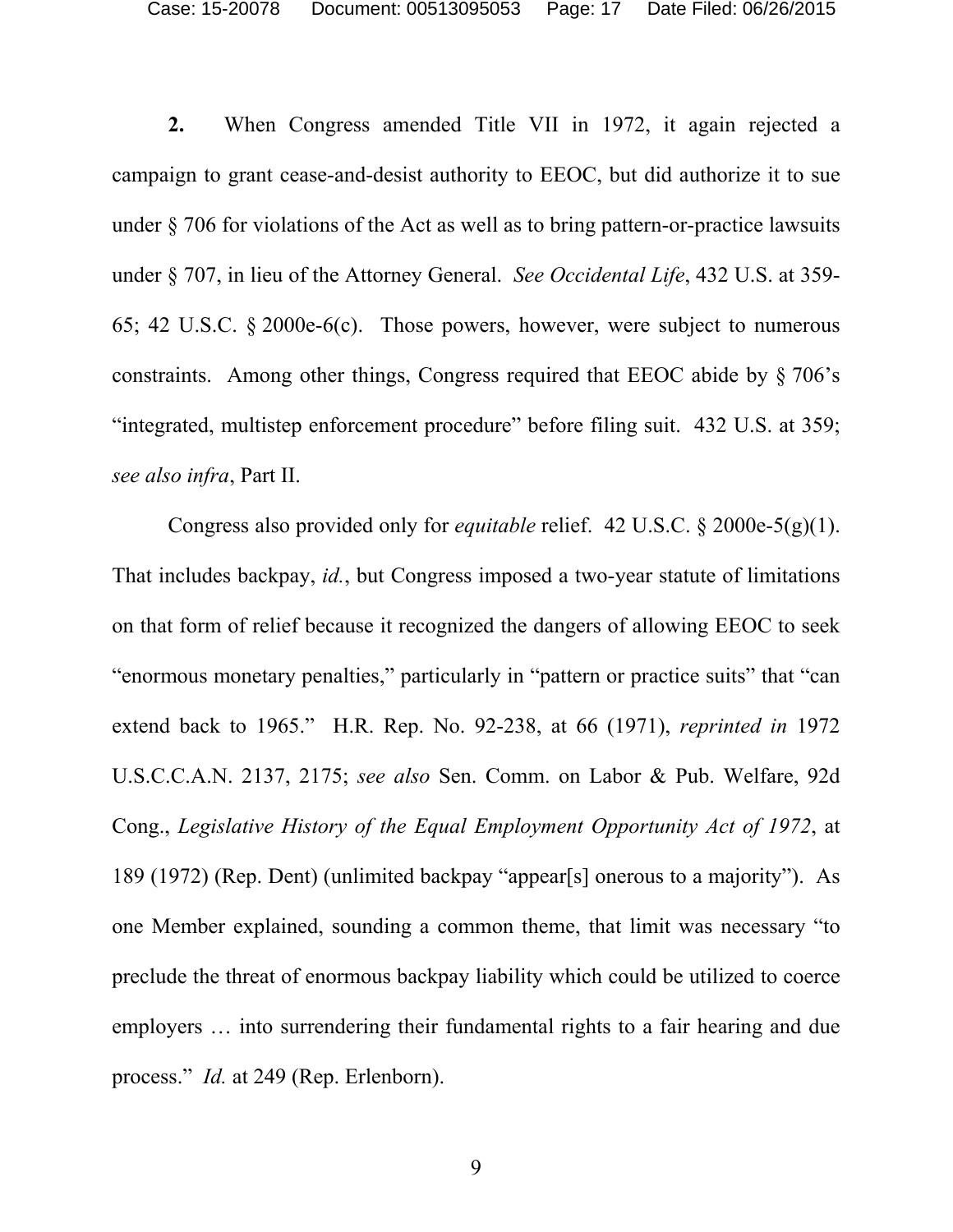These amendments and others were motivated by a fear of giving EEOC known to be a "very zealous" agency, *id.* at 779 (Sen. Saxbe)—vast powers to use the "full judicial and police enforcement powers of the Government," *id.* at 513 (Sen. Allen), to "compel … and bully" employers, *id.* at 1013 (Sen. Gambrell). In short, Congress struck a considered balance.

**3.** That balancing act continued in 1991, when Congress again amended Title VII. In the Civil Rights Act of 1991, Congress for the first time authorized compensatory and punitive damages (and hence jury trials) under Title VII, including for § 706 suits brought by EEOC. *See* 42 U.S.C. § 1981a(a) (allowing damages for complaining party under § 706); *id.* § 2000e(l) ("complaining party" includes EEOC). But, again, this power came with checks and constraints. For example, while initial drafts allowed for *unlimited* damages, Congress ultimately imposed caps on total recoverable damages. *Id.* § 1981a(b)(3). That change came after heavy criticism that unlimited damages would be "a device for intimidating employers" into submission, 136 Cong. Rec. S9345 (July 10, 1990) (Sen. Helms), coercing them "to settle these cases whether they have merit or not," 136 Cong. Rec. H6773 (Aug. 2, 1990) (Rep. Sensenbrenner). The potential for massive punitive damages is "a Damocles sword" that "is hanging over your head when a jury sitting there is deliberating and debating your very existence." 136 Cong. Rec. S9909 (July 18, 1990) (Sen. Bumpers).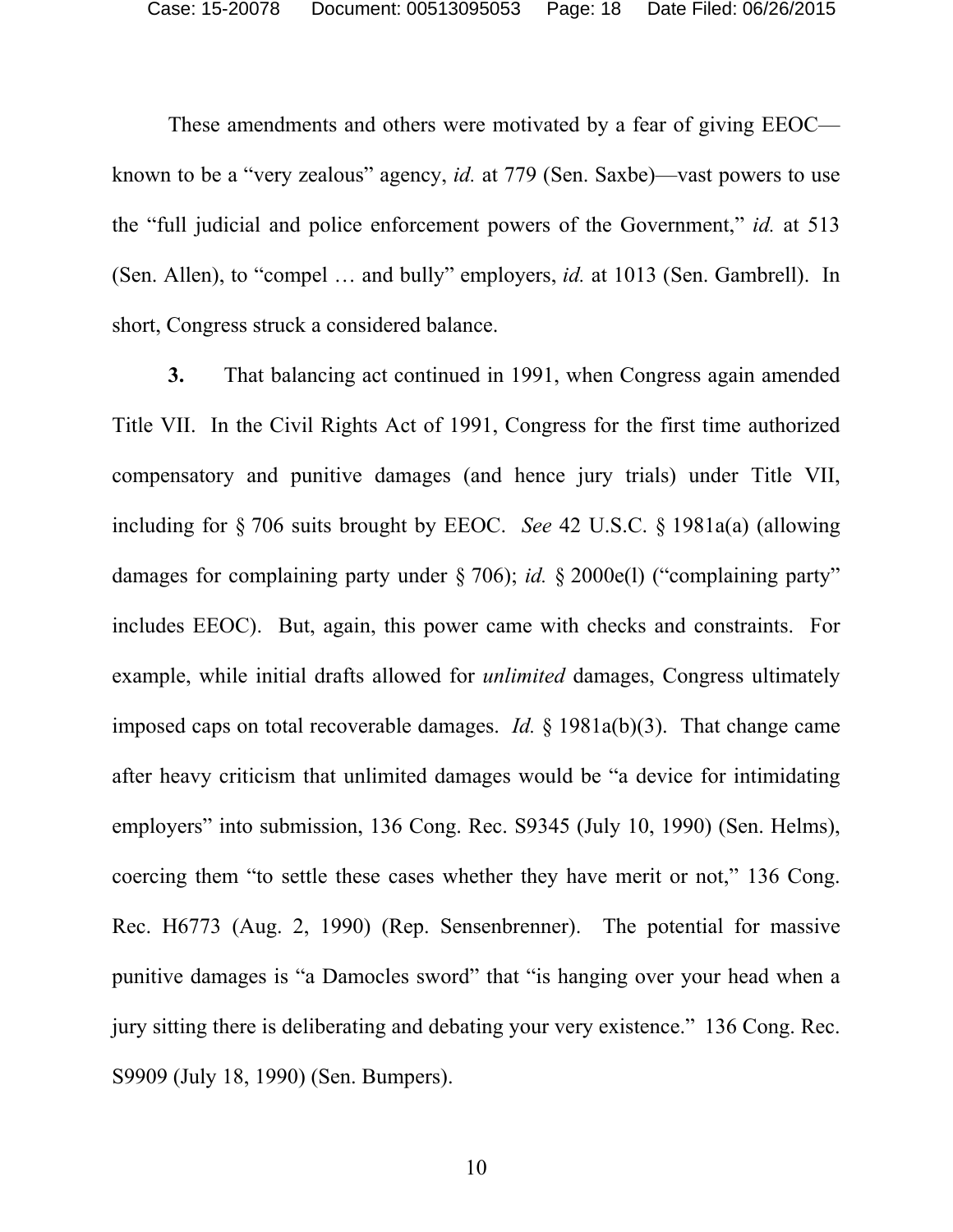Congress also restricted the *types* of claims that would trigger the right to money damages. In particular, the 1991 Act provided for those rights only "[i]n an action brought by a complaining party *under section 706 or 717* of the Civil Rights Act of 1964." 42 U.S.C. § 1981a(a)(1) (emphasis added). The pattern-or-practice provision—§ 707—was notably omitted. As such, "EEOC is not authorized to seek compensatory or punitive damages under § 707; the relevant portion of [§ 1981a] only authorizes recovery of compensatory and punitive damages in an action … under § 706." *EEOC v. CRST Van Expedited, Inc.*, 611 F. Supp. 2d 918, 930 (N.D. Iowa 2009); *see also Kramer v. Bank of Am. Secs., LLC*, 355 F.3d 961, 965 (7th Cir. 2004) ("Section 1981a(a)(2) permits recovery of compensatory and punitive damages … only for those claims listed therein.").

That omission is consistent with Congress's concern that huge liability would coerce employers to settle meritless claims or face potential bankruptcy. Even with capped damages, if EEOC could use the § 707 *Teamsters* framework to shift the burden to employers—effectively forcing the employer to convince the jury that each allegedly aggrieved individual was *not* the victim of discrimination, with hundreds of thousands of dollars on the table for each—its leverage would be enormous, creating precisely the Due Process concerns and settlement pressure that Congress sought to eliminate by imposing the damages caps. *See* 136 Cong. Rec. S15331 (Oct. 16, 1990) (Sen. Hatch) ("I might point out, in pattern or practice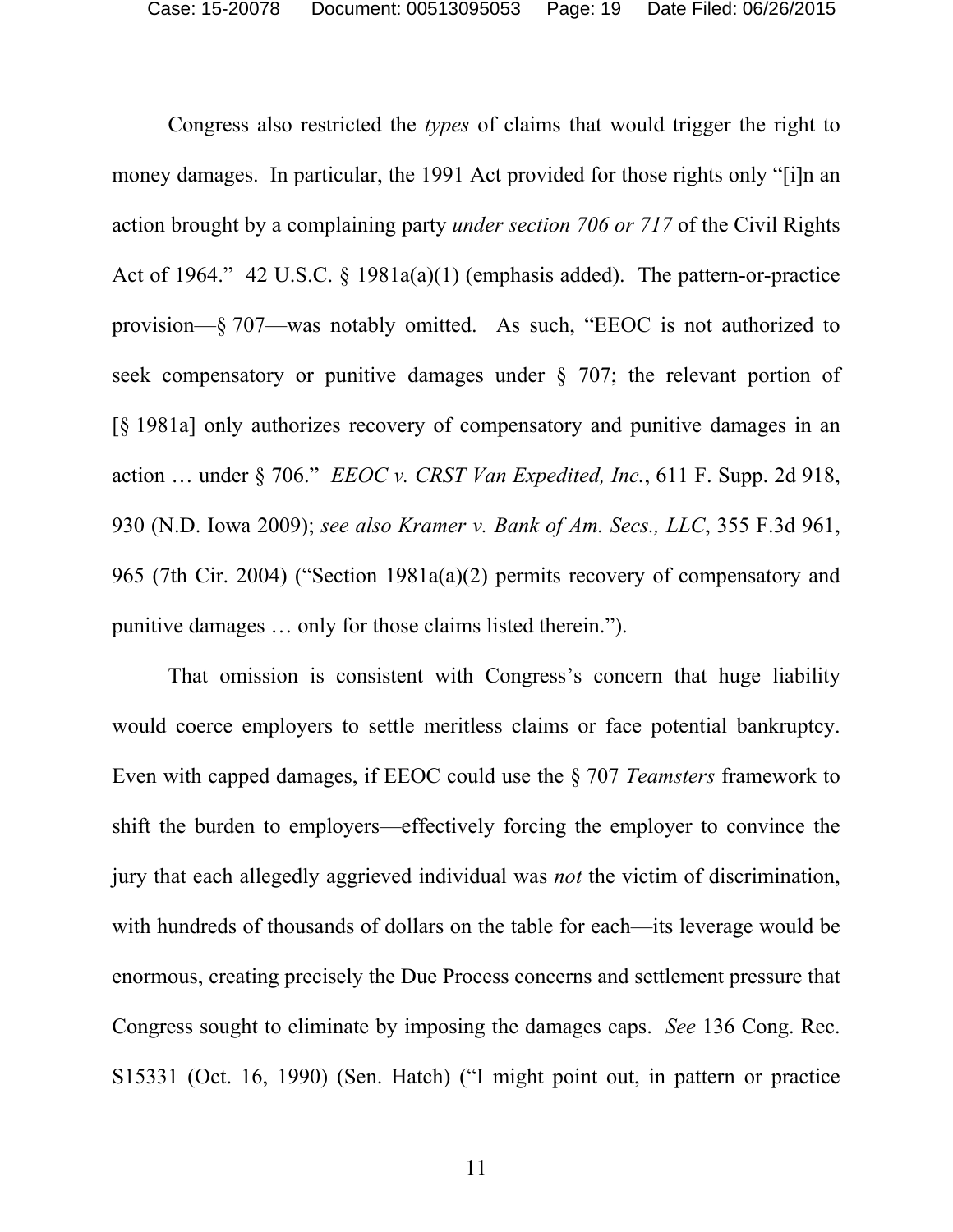intentional discrimination cases there may be dozens and even hundreds of claimants …. Punitive damages could well amount to millions and millions of dollars in those cases."); 136 Cong. Rec. S10322 (July 23, 1990) (editorial submitted by Sen. Dole) (warning that in "broadly based class actions that allege that the employer engages in a 'pattern or practice' of discrimination," there could be "millions in compensatory and punitive damages hanging in the balance").

In short, a Congress worried about crippling, coercive monetary liability and that had always been wary of giving too much unconstrained power to EEOC had good reason to provide that "the damages section applies to *individual* cases of intentional discrimination," 137 Cong. Rec. S15446 (Oct. 30, 1991) (Sen. Robb) (emphasis added), but not broad-based EEOC suits under § 707.

**4.** EEOC does not claim it can obtain jury trials or monetary damages in § 707 suits. Rather, its theory—which the District Court accepted—is that the *Teamsters* pattern-or-practice framework may be used in so-called *§ 706* "pattern or practice" actions, even though only § 707, and *not* § 706, contains the reference to pattern-or-practice suits. That theory would overturn the careful congressional compromise embodied in the 1991 Act. It would eliminate the distinction between § 706 and § 707, turning the latter into a practically redundant and useless vestige. And it would grant EEOC the dangerous power to threaten effectively unlimited monetary liability, a power that Congress for decades deliberately withheld.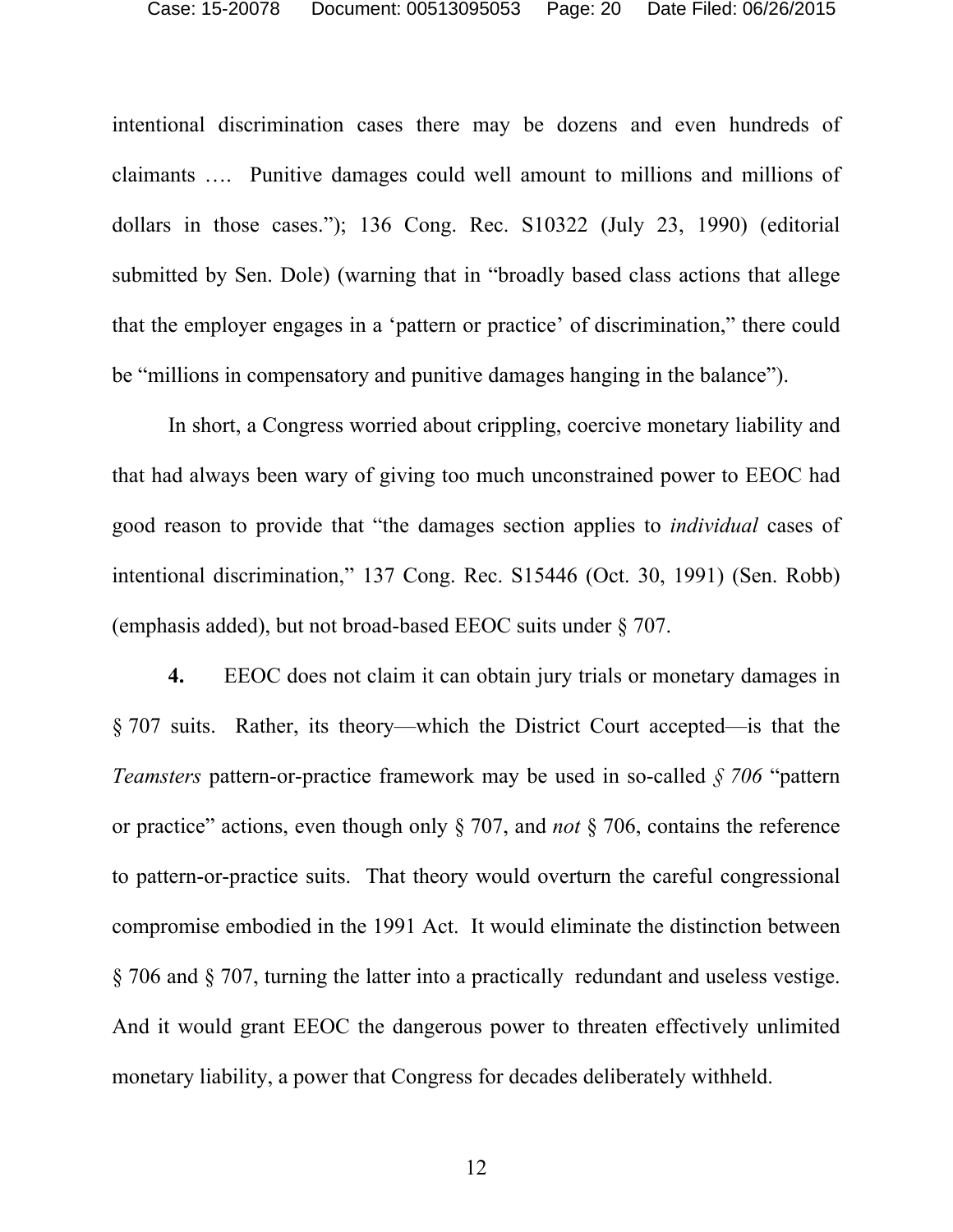If EEOC's theory is correct—*i.e.*, if it can bring a "pattern or practice" suit under § 706, invoking *Teamsters* and obtaining a jury trial and compensatory and punitive damages—then Congress's decision to extend jury trials and money damages to § 706 claims but not to § 707 claims would have no consequence at all. *Cf. Nat'l R.R. Passenger Corp. v. Nat'l Ass'n of R.R. Passengers*, 414 U.S. 453, 458 (1974) ("A frequently stated principle of statutory construction is that when legislation expressly provides a particular remedy or remedies, courts should not expand the coverage of the statute to subsume other remedies.").That is, if EEOC can do under § 706 everything that it historically did under the pattern-or-practice provision, and—in light of the 1991 amendments—obtain compensatory and punitive damages to boot, then why would Congress have excluded § 707 from § 1981a? And, furthermore, what is the continued significance of § 707 altogether, if EEOC can evade its remedial limits by pleading the same claim and invoking the same proof framework under § 706? In short, EEOC's construction would effectively nullify § 707 and upend "the result of a compromise" in Congress. *Mohasco Corp. v. Silver*, 447 U.S. 807, 819 (1980). That cannot be right. *See TRW Inc. v. Andrews*, 534 U.S. 19, 29 (2001) (rejecting construction that would "in practical effect render that exception entirely superfluous"); *Duncan v. Walker*, 533 U.S. 167, 174 (2001) (rejecting construction giving Congress's action "no operative effect").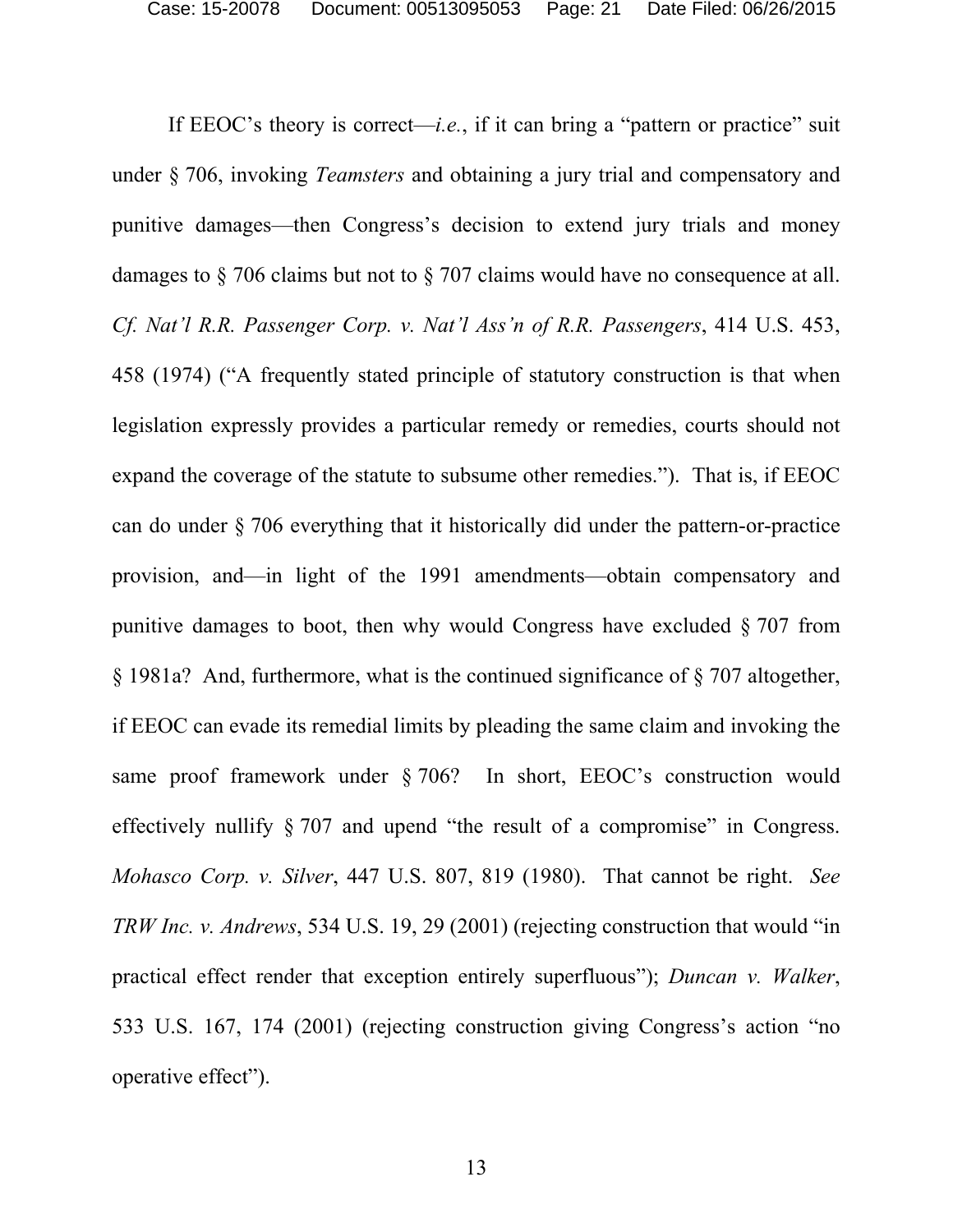The District Court reasoned that allowing EEOC to invoke the *Teamsters* framework under § 706 does not render § 707 redundant, because only under § 707 may EEOC sue without following the administrative pre-suit process. ROA.9398. That is wrong. The provision that transferred  $\S 707$  authority to EEOC requires it to "carry out such functions in accordance with"  $\S 707(e)$ , which requires that when EEOC acts on a "charge of a pattern or practice of discrimination," "[a]ll such actions shall be conducted in accordance with the procedures set forth in [ $§$  706]." 42 U.S.C.  $§$  2000e-6(c), 6(e). Thus, as EEOC has itself advised courts elsewhere, "whether filed under 42 U.S.C. § 2000e-5 (§ 706) or § 2000e-6 (§ 707), all EEOC litigation shares the same administrative prerequisites." Br. for EEOC at 62, *EEOC v. CRST Van Expedited, Inc.*, 679 F.3d 657 (8th Cir. 2012), http://www. eeoc.gov/eeoc/litigation/briefs/crst.txt.2

 $\overline{a}$ 

<sup>2</sup> The notion that § 707(e) just "dictates what must happen when a pattern-orpractice charge is filed, but does not mandate that such a charge be filed in the first instance" (ROA.9398 n.9), cannot be squared with the statutory text or purpose, or with EEOC's own regulations. *First*, § 707(e)'s first sentence is the affirmative *grant of power* to EEOC; it fully spells out EEOC's § 707 authority—and then the second sentence requires EEOC to follow § 706 procedures in all such cases. The District Court's view renders the first sentence superfluous. *Second*, there is no reason why Congress would have required EEOC to abide by § 706's procedures for § 707 claims originating with a charge but left it free to ignore them if it simply throws out the charge and proceeds without one, especially given Congress's desire to deny EEOC "unconstrained" power. *Shell Oil*, 466 U.S. at 65. *Third*, EEOC's own regulations require it to follow the pre-suit process in *all* cases. 29 C.F.R. §§ 1601.1, 1601.24.In truth, EEOC may *never* act without a charge—and never needs to, since its *Commissioners* may file them. 42 U.S.C. § 2000e-6(e).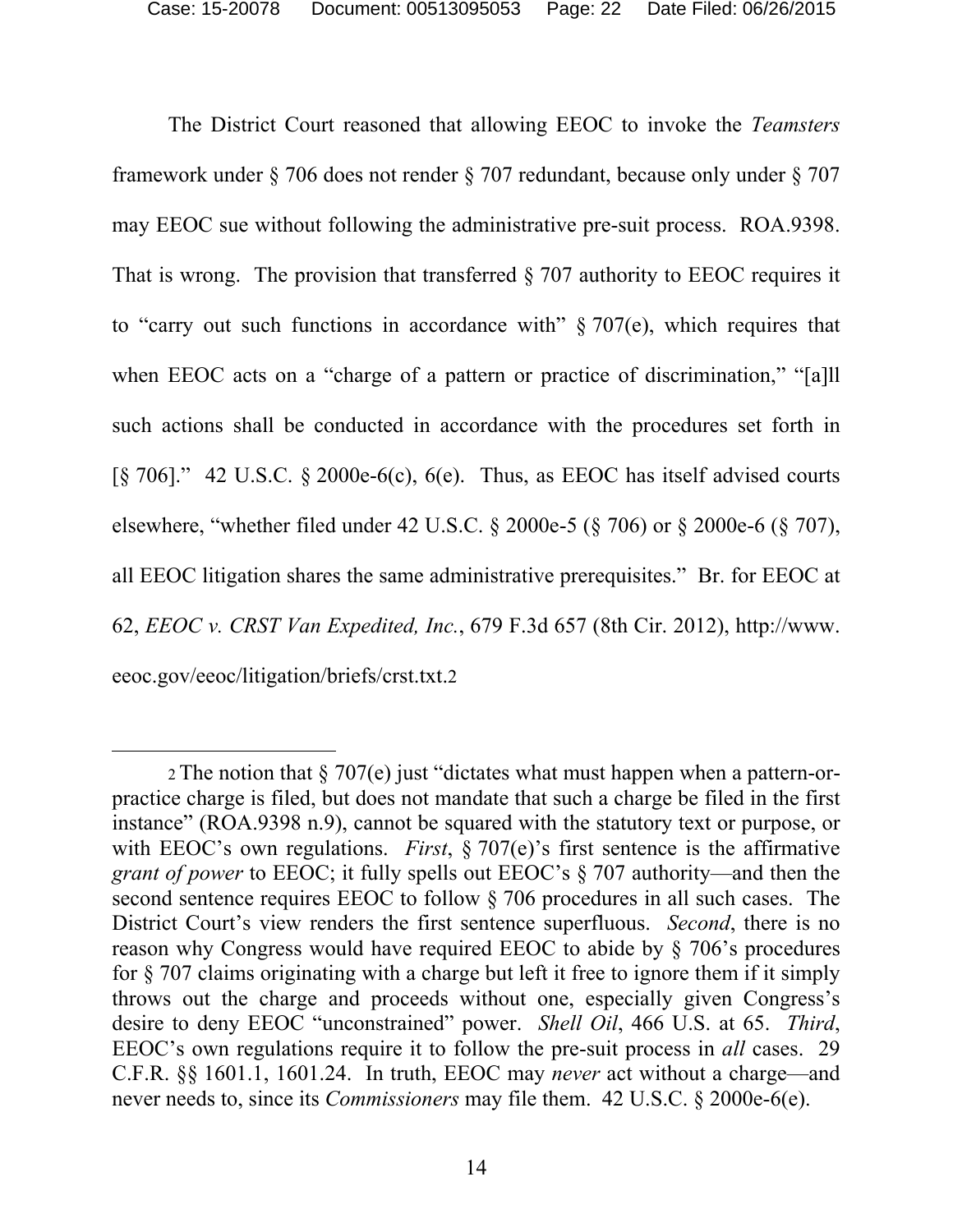The District Court also claimed that, under § 707 alone, EEOC may request a three-judge court in cases of public importance. ROA.9398. Again, that ignores both statutory language and congressional intent. Section 707(c) requires EEOC to carry out § 707 functions "in accordance with subsections (d) and (e)," neither of which permits EEOC (unlike the Attorney General) to request a three-judge court. 42 U.S.C. § 2000e-6(c). Indeed, EEOC has *never*—to *amici*'s knowledge—tried to invoke that power. Moreover, even if EEOC could seek a three-judge court only in § 707 cases, why would Congress have excluded compensatory and punitive damages *only* for those cases—the ones of the greatest public importance? It is far more sensible to understand the 1991 amendments as having excluded that relief for *all* pattern-or-practice cases, given the abuses that Congress feared could arise if EEOC could seek huge damages in those wide-ranging class-action-like suits.

In sum, allowing EEOC to invoke the *Teamsters* framework in a § 706 suit that seeks compensatory and punitive damages (and hence would be tried to a jury) would give the agency precisely the type of overwhelming leverage that Congress repeatedly sought to avoid—by refusing cease-and-desist authority in 1964, limiting backpay in 1972, and capping monetary damages and restricting them to § 706 cases in 1991. This leverage, in turn, would allow EEOC to "coerce employers … into surrendering their fundamental rights to a fair hearing and due process." *Legislative History*, *supra*, at 249 (Rep. Erlenborn).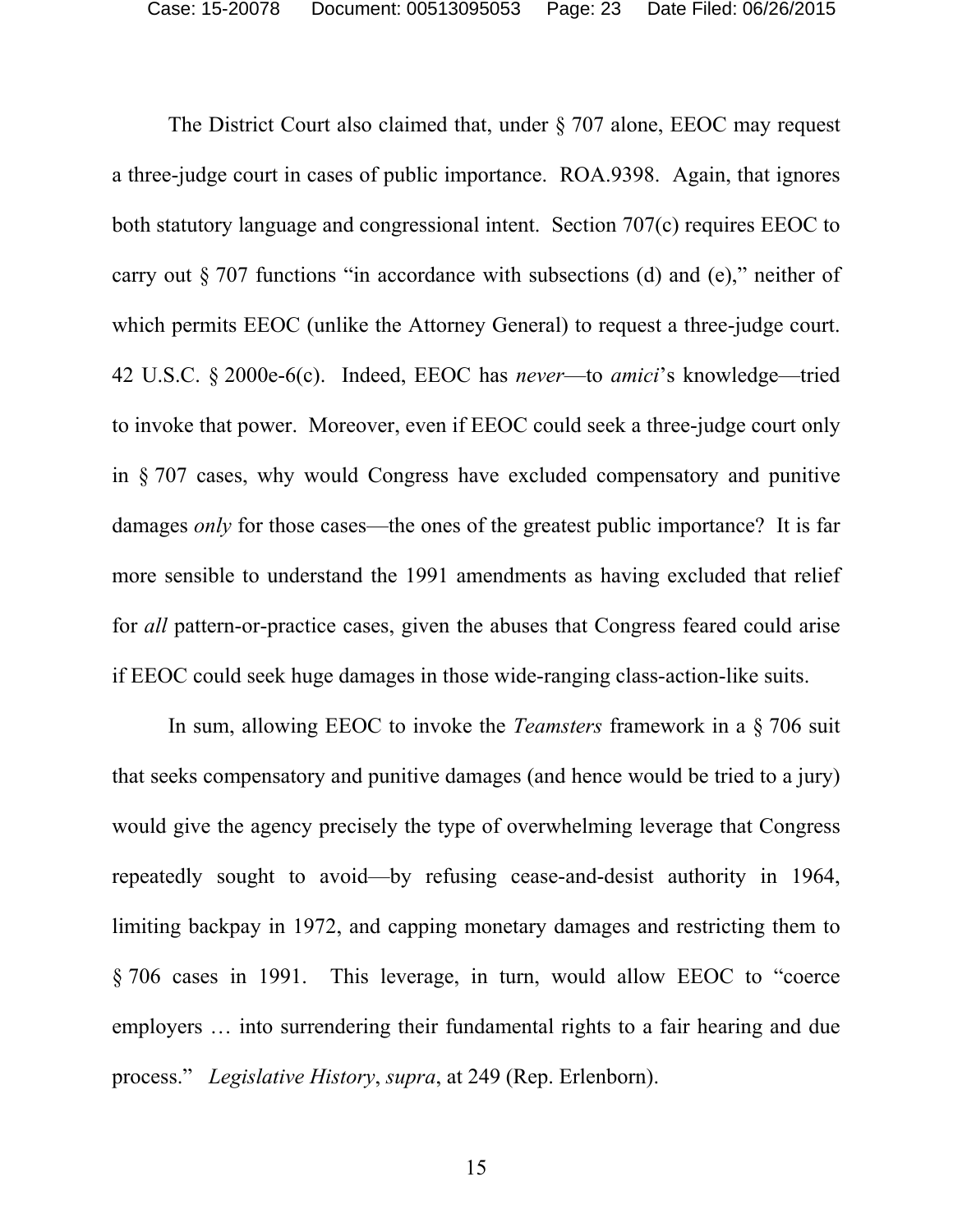Indeed, this case is a poster child for the unfair and coercive settlement pressures that would result from undoing these congressional compromises. EEOC repeatedly reassured the District Court below that it need not worry about how it would structure the "remedial" phase of the *Teamsters* trial, because Defendants were "virtually certain[]" to settle the case in advance of that point. ROA.10308; *see also* ROA.10653 n.18 ("Stage II proceedings [in *Teamsters* cases] rarely occur, as the parties typically settle before then."). Congress never intended to tilt the litigation playing field so unevenly against employers that they have no genuine choice but to submit to EEOC's demands. Yet EEOC admits that its position here would inevitably do just that. This Court should reject it.

### **B. EEOC's Analogy to Private Class Actions Fails, Because Those Suits Are Restricted by Rule 23 and Limited to Equitable Relief.**

 EEOC's principal counterargument, echoed by the District Court below, is that the *Teamsters* framework was drawn from, and continues to apply in, private class actions under § 706. *Teamsters*, 431 U.S. at 359 (citing *Franks v. Bowman Transp. Co.*, 424 U.S. 747 (1976)). If private class-action plaintiffs may invoke the *Teamsters* burden-shifting approach to prove discrimination under § 706, the agency contends, it should equally be entitled to do so when it sues under § 706. *See Gen. Tel. Co. of Nw. v. EEOC*, 446 U.S. 318, 324 (1980) ("EEOC need look no further than § 706 for its authority to bring suit in its own name for the purpose … of securing relief for a group of aggrieved individuals.").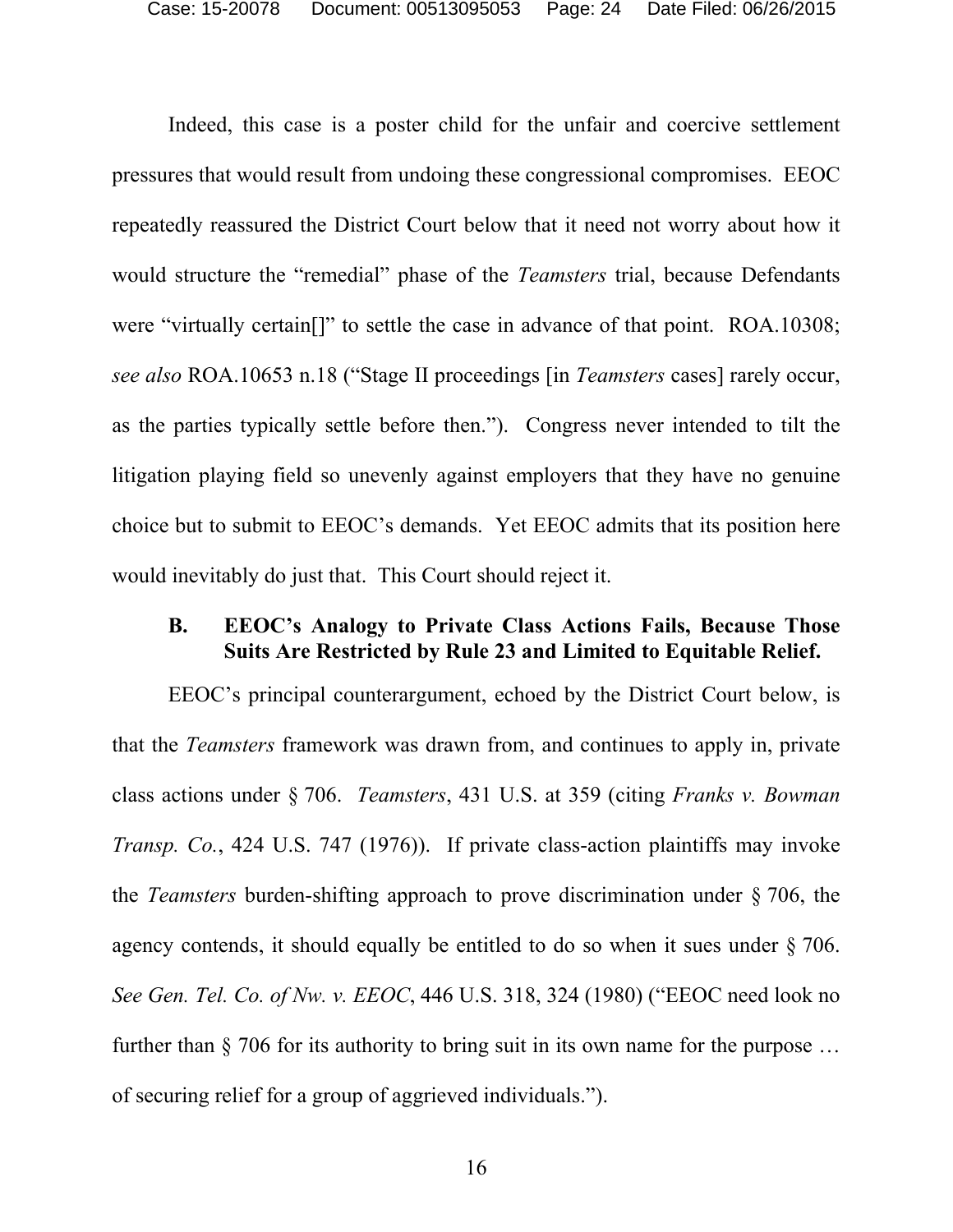That argument ignores the fundamental distinctions between EEOC and private class-action plaintiffs. The latter are governed by Rule 23 of the Federal Rules of Civil Procedure. Under that Rule, private class-action plaintiffs *cannot* use *Teamsters* to obtain compensatory or punitive damages, which are inherently individualized, not susceptible to class treatment. Thus, both EEOC and private parties may invoke *Teamsters* in class contexts to obtain *equitable* relief from a *judge*, but when either seeks *money* from a *jury*, they must prove *individualized* injuries without a presumption. Any other course would contradict this Court's decisions and make adjudication of pattern-or-practice claims unmanageable.

**1.** Private class-action plaintiffs "must affirmatively demonstrate … compliance with [Rule 23]," *Wal-Mart Stores, Inc. v. Dukes*, 131 S. Ct. 2541, 2551 (2011), including its "commonality" requirement. Rule 23 requires plaintiffs to "show," through "rigorous analysis," *id.* at 2550, that class members "suffered the same injury," *Gen. Tel. Co. of Sw. v. Falcon*, 457 U.S. 147, 157 (1982), through a single discriminatory procedure or concrete policy, *id.* at 159 n.15. *Franks* was such a class action, and the Court held that if a discriminatory "pattern and practice" were established, "the burden will be upon [defendants] to prove that individuals who reapply [for positions they were denied] were not in fact victims of previous hiring discrimination." 424 U.S. at 772. Given Rule 23's premise of commonality, drawing that inference of individual discrimination makes sense.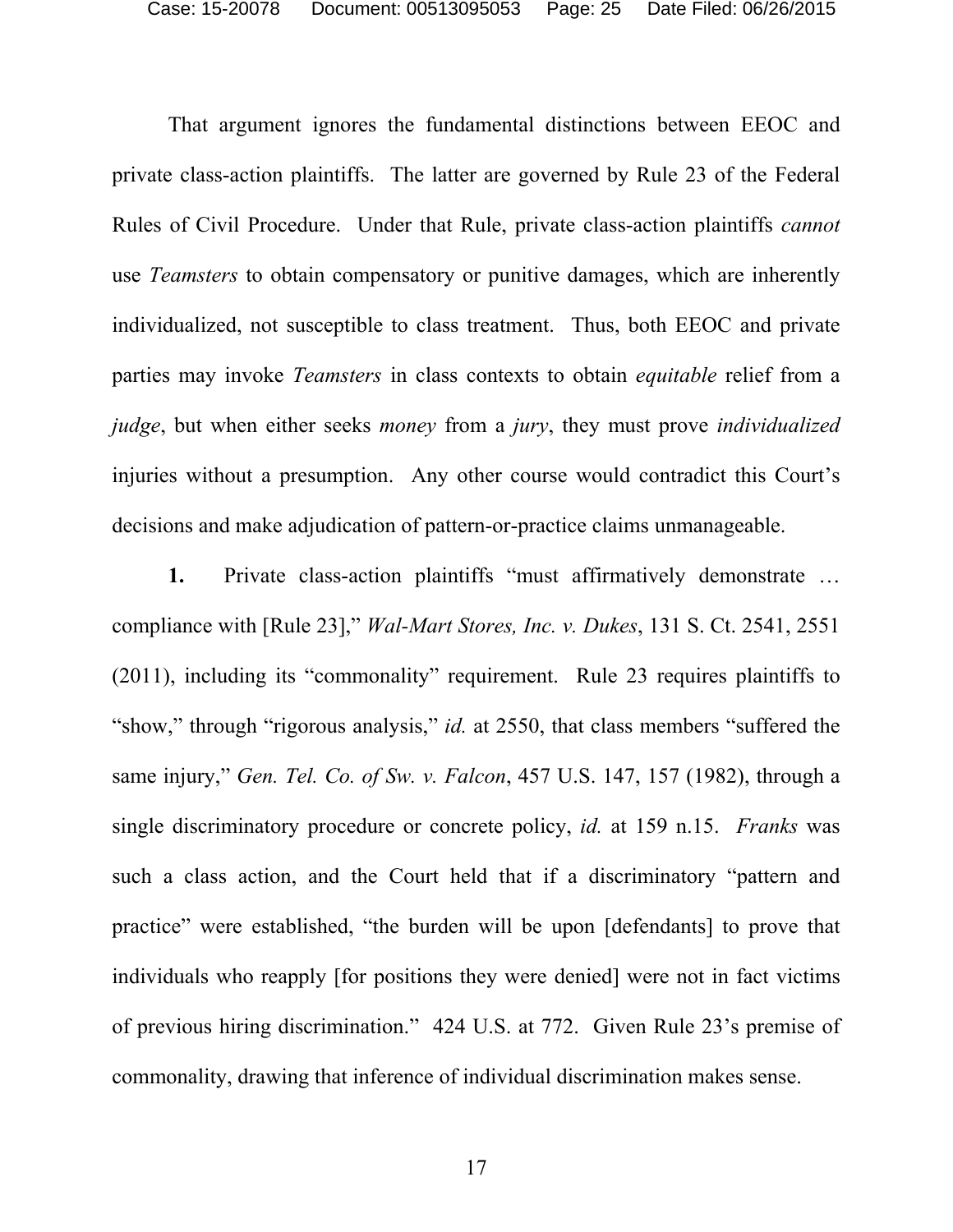But while *Franks* authorized use of the burden-shifting framework in private class actions under § 706, it did so in 1976, when Title VII offered only equitable relief and no right to a jury trial. The 1991 Civil Rights Act substantially changed the landscape. As this Court explained in *Allison v. Citgo Petroleum Corp.*, 151 F.3d 402 (5th Cir. 1998), private plaintiffs seeking money damages under § 706 *cannot be certified as a class* consistent with Rule 23(b). This Court held that "compensatory and punitive damages required particularly individualized proof of injury, including how each class member was personally affected," and therefore are not suitable for Rule 23(b)(2) certification, which is available only if equitable relief predominates. *Id.* at 416. "The very nature of these damages … necessarily implicates the subjective differences of each plaintiff's circumstances; they are an individual, not class-wide, remedy." *Id.* at 417. (Indeed, the 1991 Act provides punitive damages only for discrimination against an "aggrieved individual," 42 U.S.C. § 1981a(b)(1), suggesting that punitive damages may never be available on a "class-wide" basis, *Allison*, 151 F.3d at 417.) Nor is certification in such a case proper under Rule 23(b)(3), because the "claims for compensatory and punitive damages must … focus almost entirely on facts and issues specific to individuals rather than the class as a whole," such that issues common to the class would necessarily not predominate over individualized issues. *Id.* at 419.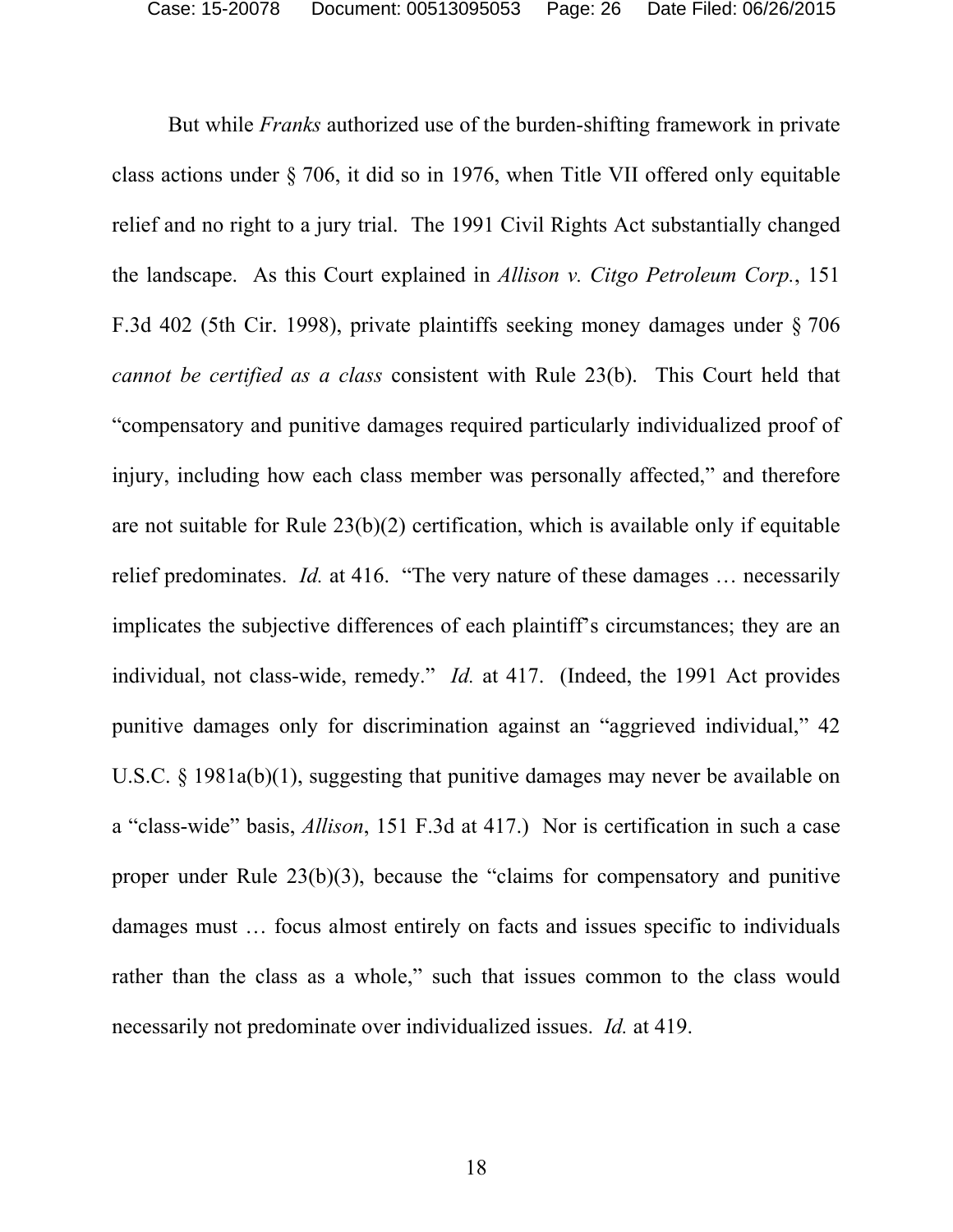The Supreme Court's subsequent decision in *Wal-Mart*, 131 S. Ct. 2541, went even further than *Allison*, holding that even claims for backpay are not susceptible to certification under Rule 23(b)(2). Claims for "*individualized* relief (like the backpay at issue here)," said the Court, "do not satisfy the Rule." *Id.* at 2557. "Similarly," the Rule "does not authorize class certification when each class member would be entitled to an individualized award of monetary damages." *Id.* The Court was unanimous on this point. *Id.* at 2561 (Ginsburg, J., dissenting) (agreeing that class "should not have been certified under [Rule] 23(b)(2)").

In sum, under *Allison* and *Wal-Mart*, private class-action plaintiffs may be able to use the burden-shifting framework authorized in *Franks*, but cannot do so to obtain compensatory or punitive damages from a jury. Rule 23 forbids it.

**2.** As EEOC likes to emphasize, it is not subject to Rule 23 when it sues under § 706 on behalf of a group of aggrieved persons. That was the holding of *General Telephone*, 446 U.S. at 324. But that is also why EEOC's analogy to private class-action plaintiffs is fundamentally flawed. In the private class-action context, Rule 23 ensures that the *Teamsters* burden-shifting framework is used responsibly and consistently with due process. Specifically, its commonality and predominance requirements make use of the *Teamsters* framework both less burdensome (because commonality and other Rule 23 elements allow for classwide proof) and less threatening (because only equitable relief is on the table).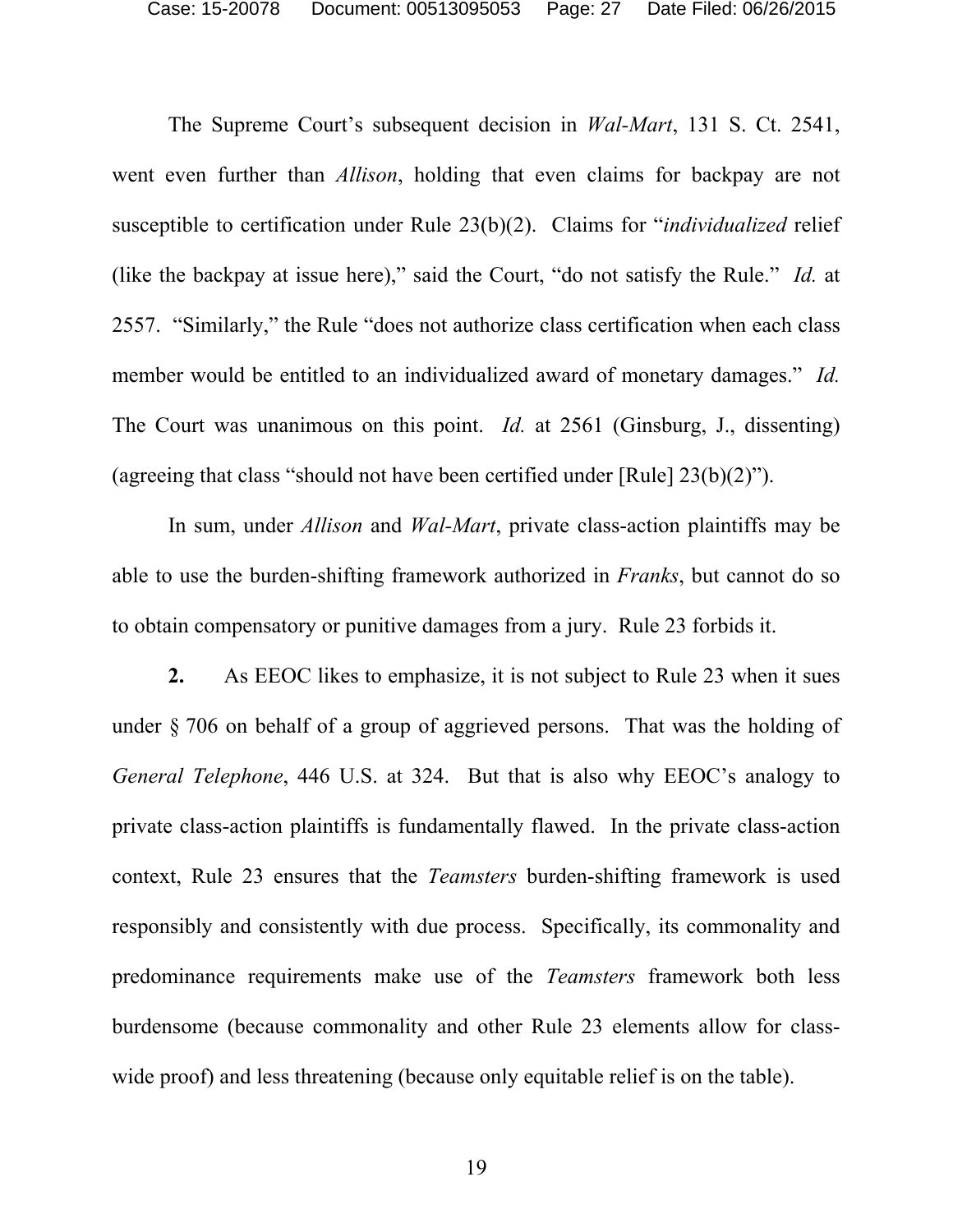EEOC, however, is improperly trying to invoke *Teamsters* without proving that the aggrieved persons on whose behalf it acts present truly common questions, as *Falcon* required private plaintiffs to do. *See* 457 U.S. at 157-59 & n.15; *see also Wal-Mart*, 131 S. Ct. at 2553-57 (finding no commonality in Title VII putative class suit where plaintiffs identified no "uniform employment practice" causing their injuries). And it would do so in a bid to obtain not just equitable relief, and not even just backpay, but also compensatory and punitive damages—from a jury, not a judge. That is forbidden even in the context of private class actions.

Again, the point is not that EEOC is bound by Rule 23. It is not. Rather, the point is that restricting EEOC's use of *Teamsters* to § 707 suits is consistent with allowing private plaintiffs to invoke that framework under § 706 in the narrow class context. Whoever the plaintiff, the *Teamsters* framework can be invoked only to seek *equitable* remedies, not money damages.

**3.** That principle makes sense, is consistent with the doctrine, and has the added benefit of avoiding the extremely challenging manageability and dueprocess issues that would arise if juries were asked to adjudicate *Teamsters* cases for compensatory and punitive damages. EEOC's proposed case management order, filed in the District Court during this appeal, illustrates the insurmountable problems with its effort to invoke *Teamsters* in a § 706 jury case seeking monetary damages. ROA.10640.

20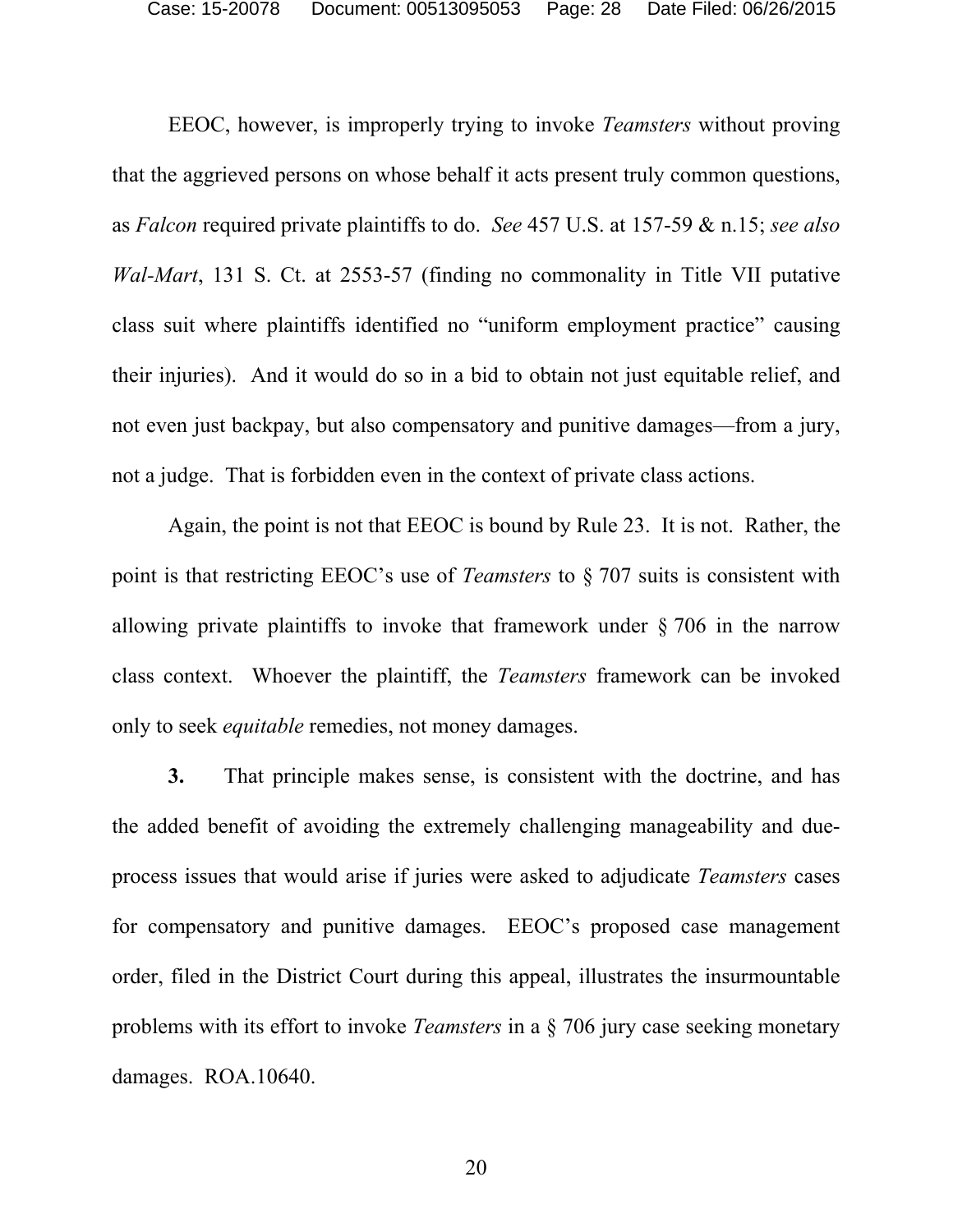*First*, EEOC proposes to have *one* jury determine whether EEOC has established that discrimination was Bass Pro's regular policy or procedure—and then have *other* juries determine, with a presumption in EEOC's favor pursuant to the first finding, whether particular persons deserve compensatory damages or backpay. ROA.10649-50. But the overlap between those inquiries raises serious Seventh Amendment concerns. *See Smith v. Texaco, Inc.*, 263 F.3d 394, 415 (5th Cir. 2001) ("To meet the requirements of the Seventh Amendment, one jury may have to hear all the issues regarding the pattern and practice claim. This same jury would have to determine the quantum of compensatory and punitive damages."), *withdrawn in light of settlement*, 281 F.3d 477 (5th Cir. 2002).

*Second*, EEOC wants the first jury to determine punitive damages for the entire class, despite not having heard any evidence about the particular individuals who would receive these awards, or their circumstances. ROA.10649. That is a gross due-process violation and flies in the face of this Court's holding in *Allison*  that "punitive damages must be determined after proof of liability to individual plaintiffs at the second stage of a pattern or practice case, not upon the mere finding of general liability to the class at the first stage." 151 F.3d at 418. Of course, asking the *second* jury to assess punitive damages would require EEOC to repeat its presentation of Stage One pattern-or-practice evidence. This quandary, again, shows the basic incongruity between *Teamsters* and damages.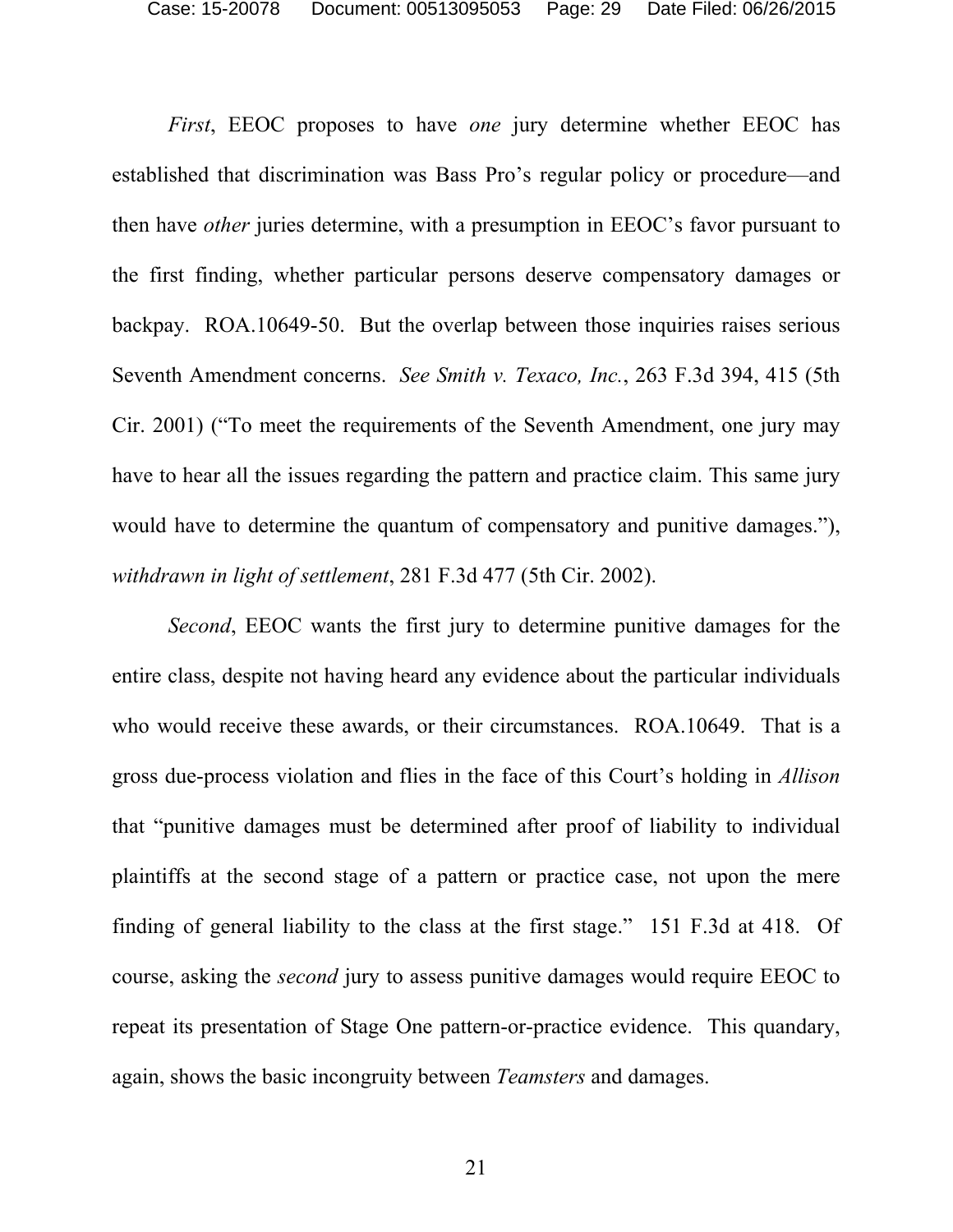*Third*, because of the sheer number of alleged potential victims here—some 50,000 out of over a million applicants—EEOC proposes a "series" of Stage Two juries to assess individualized remedies for each presumptive victim. ROA.10648 n.9, ROA.10650. Assuming that four such individuals could be examined and cross-examined on each day of this jury trial (or "series" of jury trials), it would take over 34 years to hear their testimony, even if the juries sat 7 days per week, 52 weeks per year. Adding in defense witnesses and jury deliberations, this "series" of trials would take over a *century*. Obviously this is not a manageable plan. (And it should go without saying that EEOC cannot evade these logistical impossibilities by denying Bass Pro the meaningful opportunity to dispute liability based on the specific circumstances of each individual. "Due process *requires* that there be an opportunity to present every available defense." *Am. Surety Co. v. Baldwin*, 287 U.S. 156, 168 (1932) (emphasis added).)

These illustrative defects in EEOC's plan for adjudication of this case show why the *Teamsters* approach was designed for, and must remain limited to, claims that seek equitable relief only. For a suit seeking only equitable remedies, no jury right attaches. *See* 42 U.S.C. § 1981a(c). There is thus no Seventh Amendment barrier to bifurcation, no difficulty posed by having multiple fact-finders, and no obstacle to using special masters or other more efficient adjudicative techniques to accommodate a large number of claimants. *See Allison*, 151 F.3d at 409.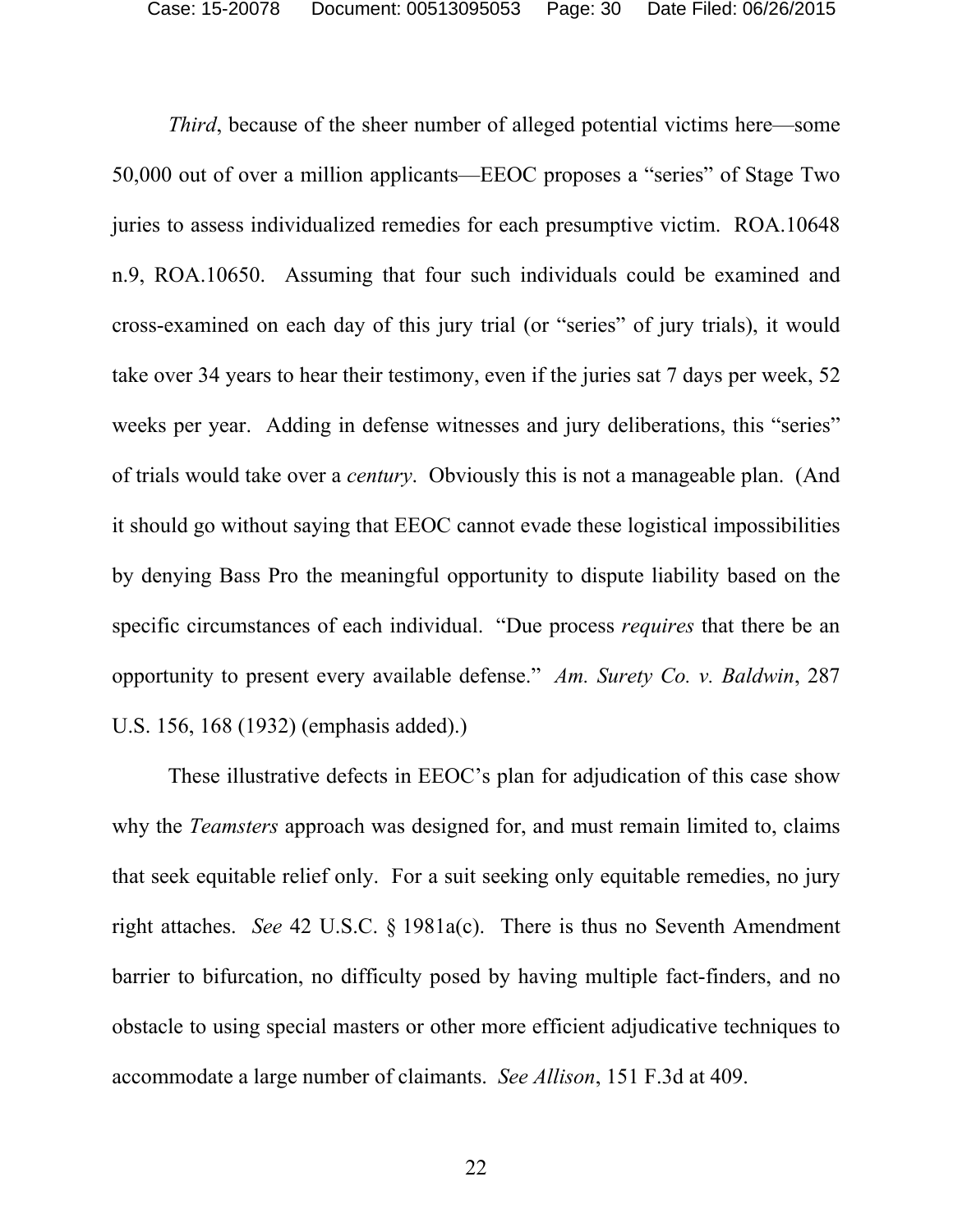Rule 23, *Allison*, and *Wal-Mart* already ensure that private plaintiffs cannot use *Teamsters* to seek money damages. Congress's decision to exclude § 707 from § 1981a properly has the same effect for EEOC lawsuits. This Court should reject EEOC's attempt to import the § 707 *Teamsters* framework into the § 706 cause of action, and reverse the District Court's contrary order.

### **II. ALLOWING EEOC TO FILE SUIT WITHOUT INVESTIGATING, IDENTIFYING, OR CONCILIATING CLAIMS OF AGGRIEVED PERSONS WOULD EVISCERATE THE STATUTORY SCHEME AND UNFAIRLY PRESSURE EMPLOYERS.**

Further exacerbating both the coercive effect and the manageability defects of combining the *Teamsters* framework with a § 706 claim for damages, EEOC filed this suit without ever investigating or identifying the concrete "pattern or practice" at issue or the individuals allegedly aggrieved by it. Instead, it examined some statistical data about Bass Pro's hiring, inferred an ill-defined "policy" of discrimination, and then demanded Bass Pro pay it tens of millions of dollars to settle. EEOC apparently intends to use *discovery* to identify the alleged victims of the abstract discriminatory policy that its complaint alleges.

Congress, however, *mandated* that EEOC meaningfully investigate and seek to conciliate claims before filing suit, both as a procedural protection for employers and to maximize chances of quick resolution that would provide relief to victims. Both of those goals will be severely undermined if EEOC may rush to court before investigating and providing to the employer the most basic information about its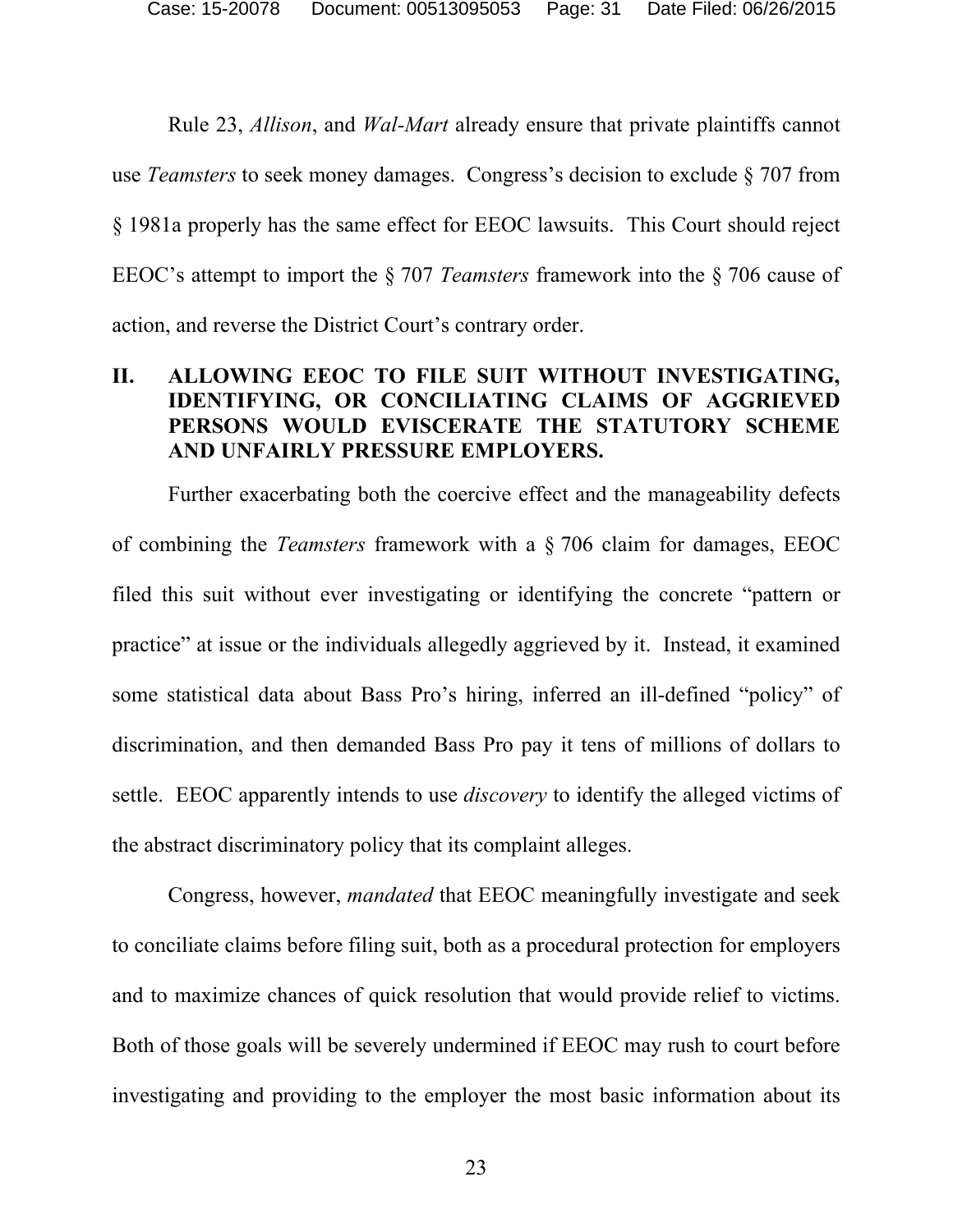claim—as this case, now eight years since the first charge and with discovery not yet even begun, so well illustrates. To be sure, private plaintiffs are expected to develop their claims through civil discovery, but Congress gave EEOC subpoena authority precisely so that it could investigate and resolve claims voluntarily and confidentially—without the costs and delays attendant upon in-court litigation.

### **A. Congress Required EEOC To Investigate and Conciliate Claims Before Filing Lawsuits, To Facilitate Early Resolution of Disputes.**

"[C]ooperation and voluntary compliance" are Title VII's "'preferred means for achieving' the goal of equality of employment opportunities." *Occidental Life*, 432 U.S. at 367-68. After all, quick and efficient resolution of employment discrimination complaints are advantageous for employers (who can thereby avoid lengthy, costly litigation) and also for victims (who can obtain relief without waiting many years or facing the hassles and uncertainty of discovery and trial).

Accordingly, Congress structured the Act to facilitate early resolution of disputes. In particular, Title VII requires EEOC to follow an "integrated, multistep enforcement procedure." *Occidental Life*, 432 U.S. at 359. Prior to filing suit, EEOC must: (1) receive a charge of discrimination from an aggrieved person or an EEOC Commissioner; (2) provide notice of the charge to the employer within ten days; (3) investigate the charge; (4) notify the employer if that investigation gives rise to reasonable cause to suspect a violation; and (5) attempt to conciliate the dispute confidentially. 42 U.S.C. § 2000e-5(b). By requiring EEOC to investigate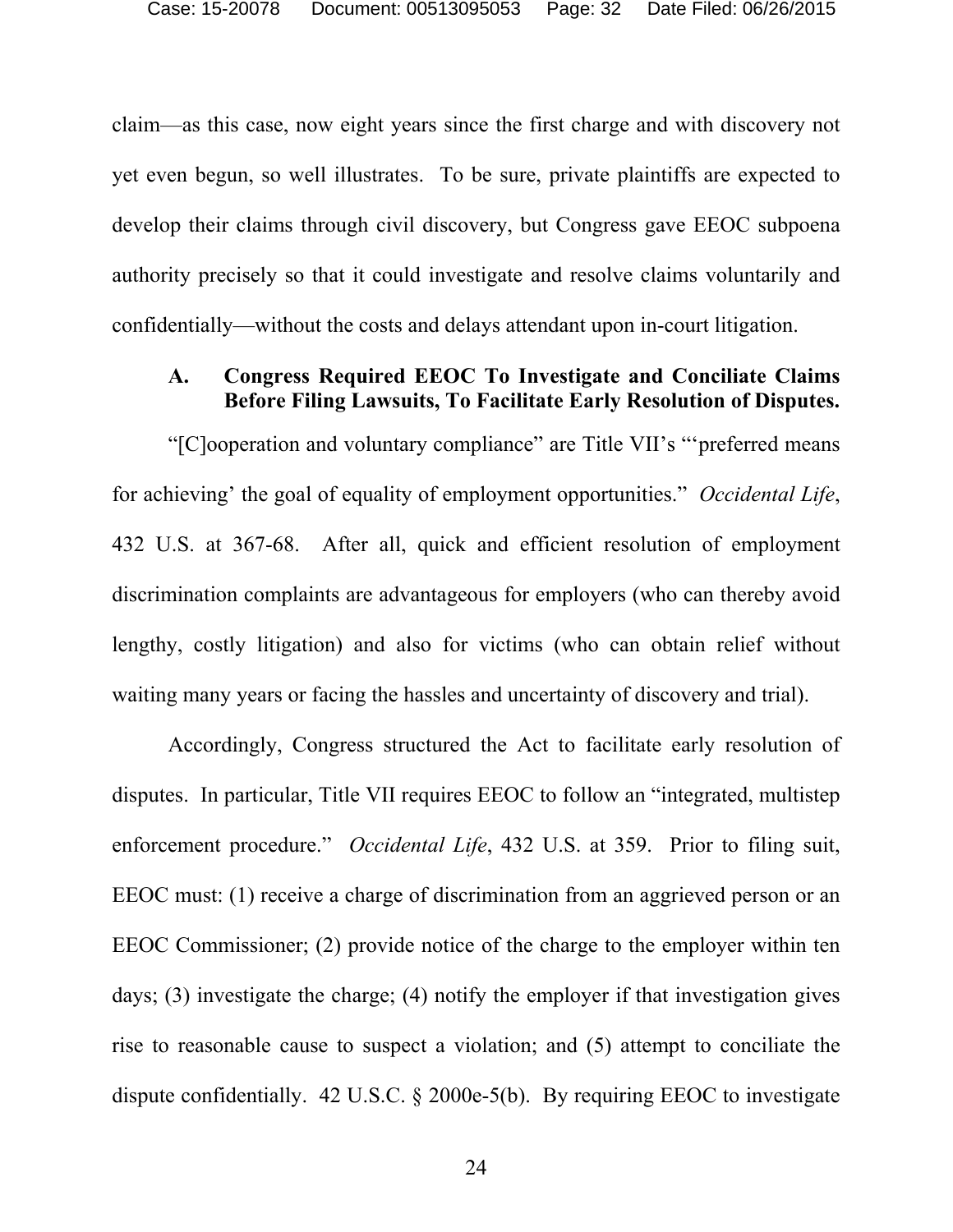and provide notice of all claims, employers can understand the nature and scope of the allegations, and thus engage in meaningful conciliation talks that help "prevent interminable litigation which would be a burden on both the EEOC and the district courts, not to mention the entities which are sued," *EEOC v. Allegheny Airlines*, 436 F. Supp. 1300, 1307 (W.D. Pa. 1977), as well as the alleged victims.

### **B. Allowing EEOC To Sue Without Investigating and Identifying the Alleged Unlawful Policy or Its Victims Would Defeat the Purposes of the Pre-Suit Process, and Courts Do Not Allow It.**

Here, EEOC purported to comply with Title VII's pre-suit process by merely inferring a policy of discrimination based on statistical data—and then demanding a huge settlement sum. But such flimsy analysis, which did not identify any names or even the number of alleged victims, neither suffices as an "investigation" under § 706's multistep process nor sets the stage for adequate conciliation.

**1.** EEOC's action in this case originated with a Commissioner's charge against Bass Pro that vaguely alleged "unlawful discriminatory practices" such as "[f]ailing to recruit and/or hire" and "[f]ailing to promote" blacks, Hispanics, women, and Asians at all of its stores. ROA.6089. It did not identify a particular, concrete employment policy, procedure, or rule as the cause of the intentional discrimination. Nor did EEOC identify particular victims or provide any details to help Bass Pro do so. Instead, the charge stated that the persons aggrieved "include all applicants, deterred applicants, employees and former employees who have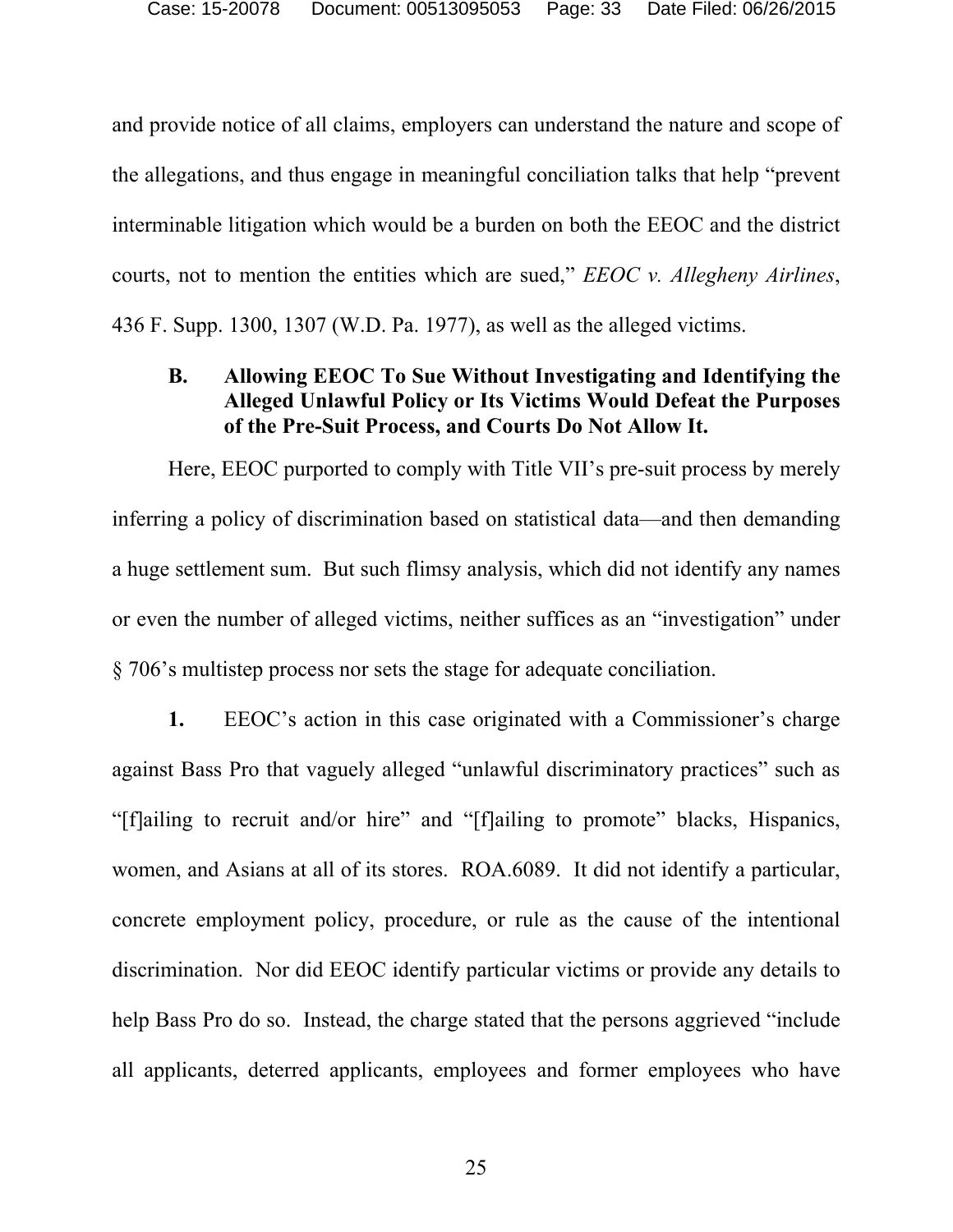been, continue[] to be, or will in the future be adversely affected by any of the unlawful employment practices set forth in the foregoing charge." ROA.6089.

In its investigation into this charge, EEOC did not delve any deeper. Rather, it viewed this as a "statistical" case, not one about "individual circumstances," and relied largely if not exclusively on its statistical finding of a "shortfall" of racialminority employees in Bass Pro's stores, as compared to geographic "census" data. ROA.10136-38. Such a "shortfall" could be caused by any number of legitimate factors, or by a number of discriminatory factors. But EEOC did not identify a specific, discriminatory policy as the supposed cause. Rather, based on a statistical inference—and without investigating any specific individual circumstances— EEOC found reasonable cause and demanded \$35 million to settle. ROA.6141-42.

This kind of approach does not satisfy the purposes behind Title VII's multistep enforcement procedure. "Absent an investigation and reasonable cause determination apprising the employer of the charges lodged against it, the employer has no meaningful opportunity to conciliate," as Congress prescribed. *CRST Van Expedited*, 679 F.3d at 676. And it is precisely the identification of the potential claimants that allows defendant employers to "evaluate [their] exposure and meaningfully participate in conciliation." *EEOC v. Swissport Fueling, Inc*., No. CV-10-02101, 2014 U.S. Dist. LEXIS 17926, at \*3 (D. Ariz. Jan. 9, 2014). *Accord Mach Mining, LLC v. EEOC*, 135 S. Ct. 1645, 1648 (2015) (describing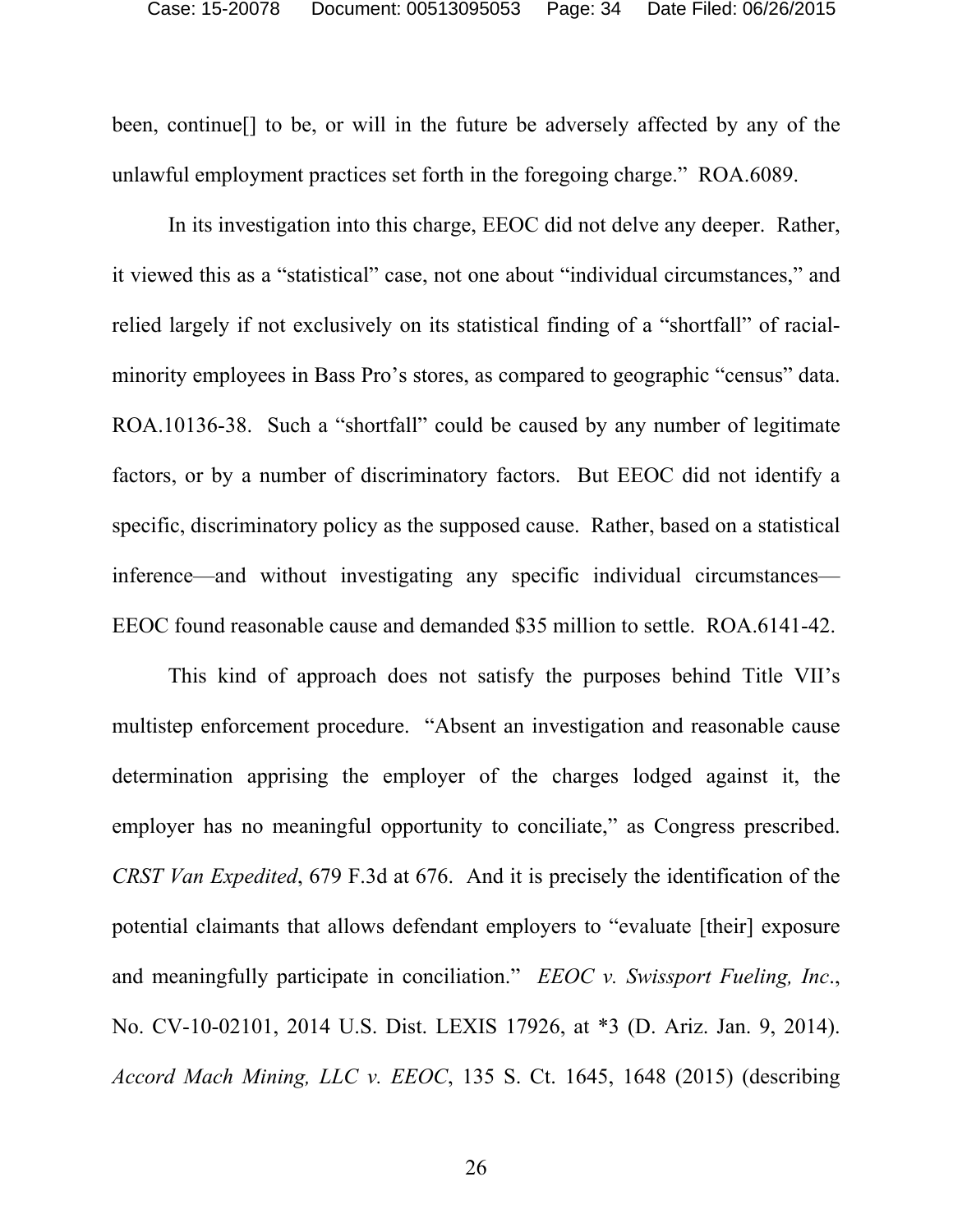notice to employer regarding "which employees (or class of employees) have suffered" as irreducible component of conciliation).

In practical terms, an investigation that neglects to identify any aggrieved individuals or meaningfully define the scope of the aggrieved class fails "to provide a framework for conciliation," *Allegheny Airlines*, 436 F. Supp. at 1306, particularly where the alleged unlawful employment "policy" is also characterized in vague, broad terms. The predictable result is that the dispute is not resolved voluntarily: Neither the accused party nor EEOC has sufficient information about the alleged wrongdoing to make the settlement process fruitful. And that means high costs for the defendant employer and no relief for any true victims. This case is exemplary: More than *eight years* after the issuance of the first Commissioner's charge (*see* ROA.6086), Bass Pro has presumably spent considerable sums on attorneys' fees and nobody has received any relief for alleged injuries. That is a powerful sign that the process did not function here as it should.

**2.** EEOC has argued that, not to worry, it will "obtain more information" from Bass Pro in "discovery" and use that to supplement its statistical analysis and to identify individual aggrieved persons. ROA.10141. That may be an acceptable course for private plaintiffs, but Congress *required* EEOC to investigate claims *before* bringing suit, and provided it with subpoena power so that it could do so. *See* 42 U.S.C. § 2000e-5(b); *id.* § 2000e-8(a). As with the *Teamsters* issue, EEOC

27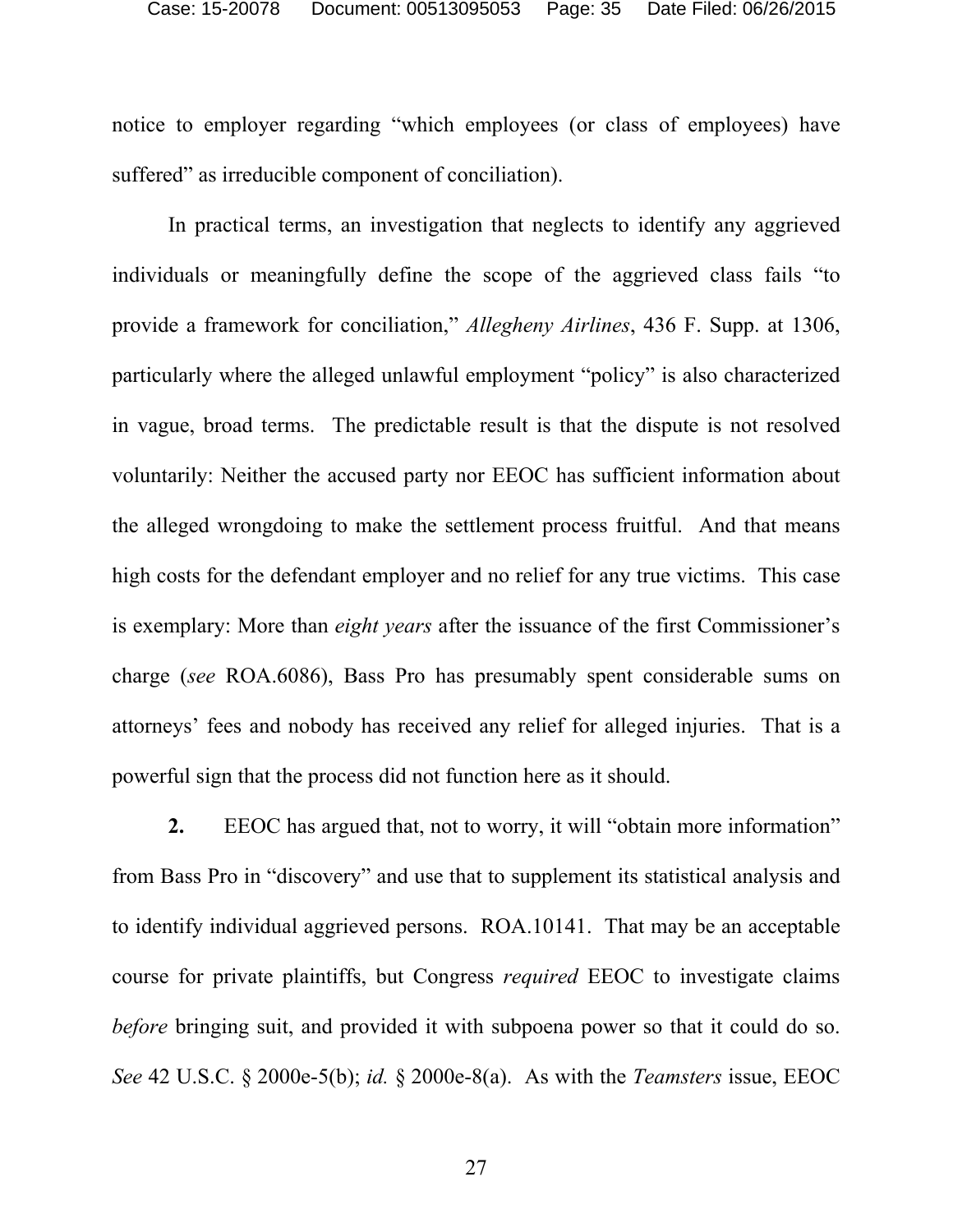glosses over important differences between it and private plaintiffs—differences that Congress understood and accounted for in Title VII.

Waiting until after litigation commences to investigate claims is contrary to the purposes of the statute, since it makes voluntary resolution less likely. Courts therefore do not allow it. Rather, EEOC may only bring claims that were investigated and identified *prior* to a lawsuit. The Eighth Circuit's *CRST* decision is illustrative: EEOC found reasonable cause regarding one named employee and an unidentified "class." In conciliation, EEOC insisted that the *employer* identify the class members; it did not do any investigation of its own to determine the size of the class or the identity of its members. 679 F.3d at 667-68. By suing first and identifying the liability's scope later, EEOC deprived the employer of a "meaningful opportunity to conciliate." *Id*. at 676. The court affirmed dismissal of the class claims, explaining that instead of "reasonably investigat[ing] the class allegations of sexual harassment," EEOC impermissibly "engaged in fact-gathering as to the 'class' 'during the discovery phase of an already-filed lawsuit." *Id*. at 676-77. *Accord EEOC v. Harvey L. Walner & Assocs.*, 91 F.3d 963, 971 (7th Cir. 1996); *EEOC v. Sears*, 650 F.2d 14, 18-19 (2d Cir. 1981); *Patterson v. Am. Tobacco*, 535 F.2d 257, 271-72 (4th Cir. 1976); *EEOC v. Bloomberg*, 967 F. Supp. 2d 802, 811-16 (S.D.N.Y. 2013); *EEOC v. Jillian's of Indianapolis, IN, Inc.*, 279 F. Supp. 2d 974, 980 (S.D. Ind. 2003); *Allegheny Airlines*, 436 F. Supp. at 1304.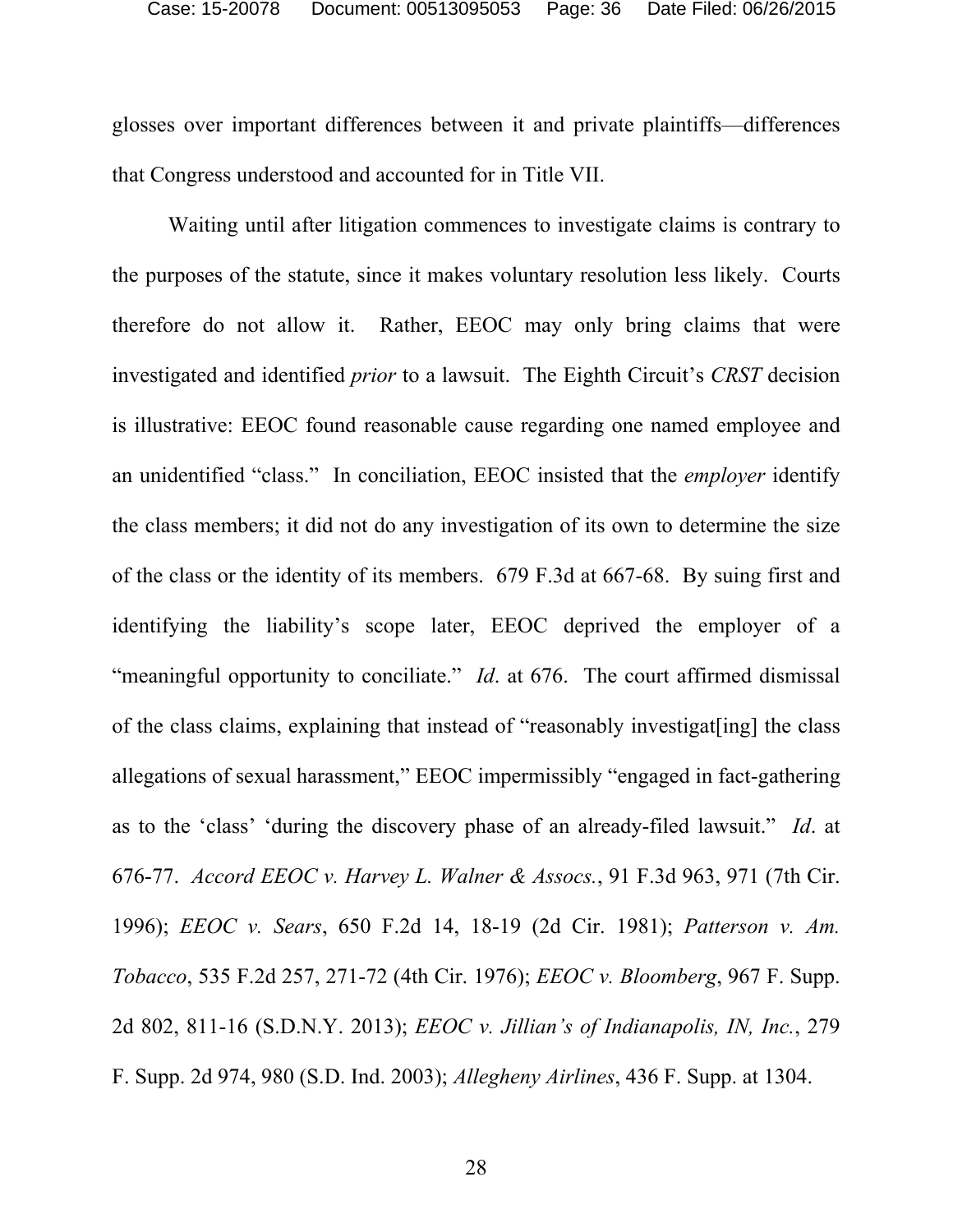\* \* \*

Title VII represents a compromise: It balances EEOC's power to enforce the employment discrimination laws, on one hand, against the protection of employers and victims from the burdens of lengthy litigation, on the other. EEOC, however, wants to rewrite that compromise and disrupt that balance. By allowing it to do so, the District Court's order contradicts the text of Title VII and elevates EEOC's policy judgments over Congress's. This Court should reverse.

#### **CONCLUSION**

 For these reasons, *amici curiae* respectfully submit that the District Court's order should be reversed on both issues presented.

Deborah White RETAIL LITIGATION CENTER 1700 N. Moore Street, Suite 2250 Arlington, VA 22209 (703) 600-2067

*Of counsel for Retail Litigation Center* 

Kathryn Comerford Todd Warren Postman U.S. CHAMBER LITIGATION CENTER, INC. 1615 H Street, NW Washington, DC 20062

*Of counsel for Chamber of Commerce of the United States of America*

Respectfully submitted,

/s/ Eric S. Dreiband Eric S. Dreiband Yaakov M. Roth Haley A. Wojdowski JONES DAY 51 Louisiana Ave., N.W. Washington, D.C. 20001 Tel: (202) 379-3939 Fax: (202) 626-1700 esdreiband@jonesday.com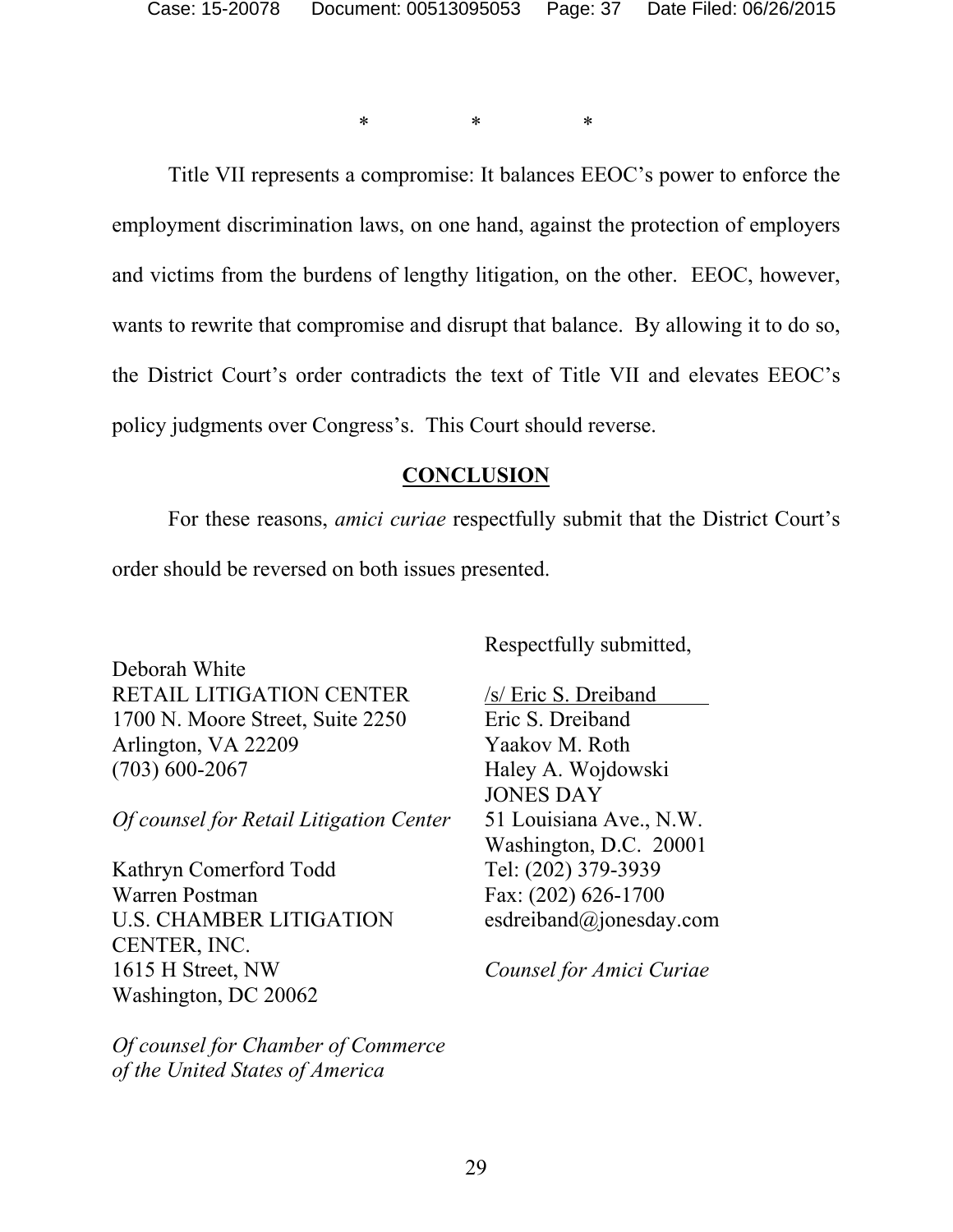## **CERTIFICATE OF SERVICE**

 I hereby certify that this 26th day of June 2015, I caused a true and correct copy of the foregoing BRIEF OF *AMICI CURIAE* RETAIL LITIGATION CENTER, INC. AND CHAMBER OF COMMERCE OF THE UNITED STATES OF AMERICA IN SUPPORT OF APPELLANTS AND REVERSAL to be filed electronically with the Clerk of the Court using the CM/ECF system, which will sent electronic copies thereof to attorneys Michael W. Johnston, Samuel M. Matchett, Jona J. McCormick, Rebecca C. Moore, James P. Sullivan, James M. Tucker. I also caused a copy of the foregoing Brief to be sent by U.S. mail to attorneys Gregory T. Juge and Connie K. Wilhite.

> /s/ Eric S. Dreiband Eric S. Dreiband